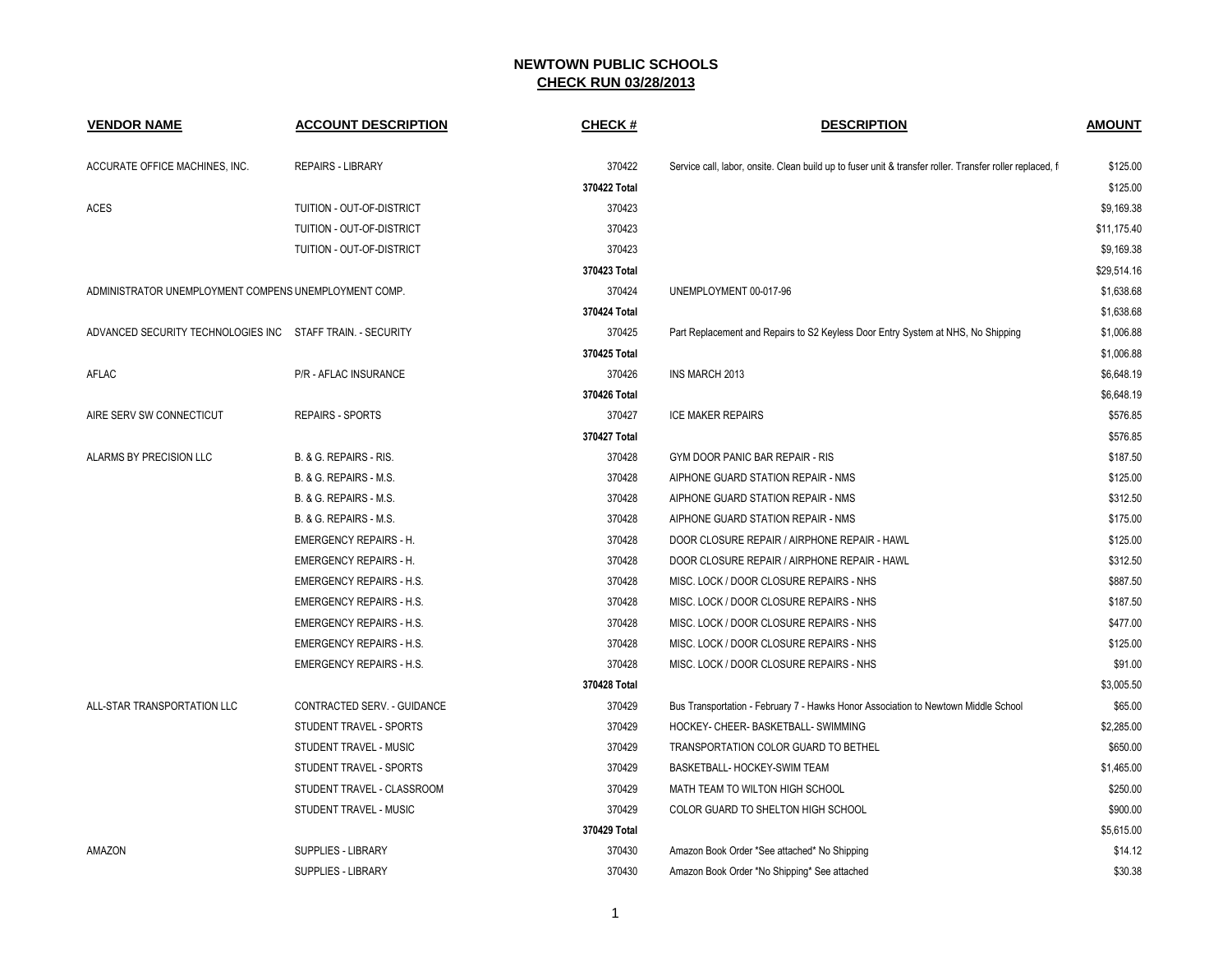| <b>VENDOR NAME</b>           | <b>ACCOUNT DESCRIPTION</b>       | <b>CHECK#</b> | <b>DESCRIPTION</b>                                                         | <b>AMOUNT</b> |
|------------------------------|----------------------------------|---------------|----------------------------------------------------------------------------|---------------|
|                              | SUPPLIES - LIBRARY               | 370430        | Amazon Book Order *No Shipping* See attached                               | \$488.61      |
|                              | SUPPLIES - LIBRARY               | 370430        | Amazon Book Order *No Shipping* See attached                               | \$10.85       |
|                              | SUPPLIES - LIBRARY               | 370430        | Amazon Book Order *No Shipping* See attached                               | \$44.10       |
|                              | SUPPLIES - LIBRARY               | 370430        | Amazon Book Order *see attached* No Shipping                               | \$165.82      |
|                              | SUPPLIES - LIBRARY               | 370430        | Amazon Book Order *see attached* No Shipping                               | \$237.88      |
|                              |                                  | 370430 Total  |                                                                            | \$991.76      |
|                              | <b>TEXTBOOKS - ENGLISH</b>       | 370431        | Audio CD, Fire Girl                                                        | \$95.00       |
|                              | <b>TEXTBOOKS - ENGLISH</b>       | 370431        | Fire Girl by Tony Abbott (hardcover book)                                  | \$24.10       |
|                              | <b>TEXTBOOKS - ENGLISH</b>       | 370431        | shipping charge for audio cd only. Books are free shipping                 | \$3.99        |
|                              | INSTR. SUPPLIES - CLASSROOM      | 370431        | Backpacks for nurse supplies for field trips.                              | \$63.96       |
|                              |                                  | 370431 Total  |                                                                            | \$187.05      |
|                              | OFF. SUPPLIES - ADMIN.           | 370432        | Magic Mastew Swinger Standard Message Board                                | \$152.99      |
|                              | OFF. SUPPLIES - ADMIN.           | 370432        | Honewell RCWL300A1006 Premium Portable Wireless Door Chime and Push Button | \$33.14       |
|                              | OFF. SUPPLIES - ADMIN.           | 370432        | Shipping                                                                   | \$19.49       |
|                              | OFF. SUPPLIES - ADMIN.           | 370432        | HP 12A Q2612A Print Cartridge - Black                                      | \$125.98      |
|                              | OFF. SUPPLIES - ADMIN.           | 370432        | HP CE278A Laserjet 78A Black Cartridge Free Shipping                       | \$147.68      |
| AMAZON                       | OFF. SUPPLIES - ADMIN.           | 370432        | HP 12A Q2612A Print Cartridge - Bla                                        | \$123.62      |
|                              | OFF. SUPPLIES - ADMIN.           | 370432        | HP CE278A Laserjet 78A Black Cartridge Free Shipping                       | \$151.90      |
|                              |                                  | 370432 Total  |                                                                            | \$754.80      |
|                              | INSTR. SUPPLIES - CLASSROOM      | 370433        | SETS OF GIFT BAGS FOR SENIOR PROJECT                                       | \$29.20       |
|                              | INSTR. SUPPLIES - CLASSROOM      | 370433        | STAR TECH ESATA USB TO SATA HARD DRIVE DOCKING STATION                     | \$44.93       |
|                              | INSTR. SUPPLIES - ENGLISH        | 370433        | FAHRENHEIT 451 SPANISH EDITION FOR ELL STUDENT - LIMA -DAVIDSON            | \$10.35       |
|                              | REPAIRS - TECH ED.               | 370433        | CRUCIAL TECH 1GB 200-PIN PC3200                                            | \$58.38       |
|                              | REPAIRS - TECH ED.               | 370433        | 2GB KIT UPGRADE FOR A DELL OPTIPLEX 960 SERIES                             | \$444.40      |
|                              | <b>INSTR. SUPPLIES - ART</b>     | 370433        | PROFESSIONAL TOASTER OVERN WTO450                                          | \$45.89       |
|                              | <b>INSTR. SUPPLIES - ENGLISH</b> | 370433        | 9781592401864 THE MIRACLE OF SAINT ANTHONY                                 | \$54.40       |
|                              | <b>INSTR. SUPPLIES - ENGLISH</b> | 370433        | DVD - STAND BY ME (Rovello)                                                | \$8.56        |
|                              |                                  | 370433 Total  |                                                                            | \$696.11      |
| AQUARION WATER COMPANY OF CT | WATER - H.                       | 370434        | WATER 200332183                                                            | \$325.28      |
|                              | WATER - S.H.                     | 370434        | WATER 200326171                                                            | \$213.25      |
|                              | WATER - M.G.                     | 370434        | WATER 200331002                                                            | \$462.60      |
|                              | WATER - M.S.                     | 370434        | WATER 200330637                                                            | \$645.69      |
|                              | WATER - H.S.                     | 370434        | WATER 200328870                                                            | \$2,170.02    |
|                              |                                  | 370434 Total  |                                                                            | \$3,816.84    |
| ASSOCIATED REFUSE HAULERS    | <b>REFUSE REMOVAL</b>            | 370435        | REFUSE DISPOSAL - ALL SCHOOLS 2012-2013                                    | \$7,289.39    |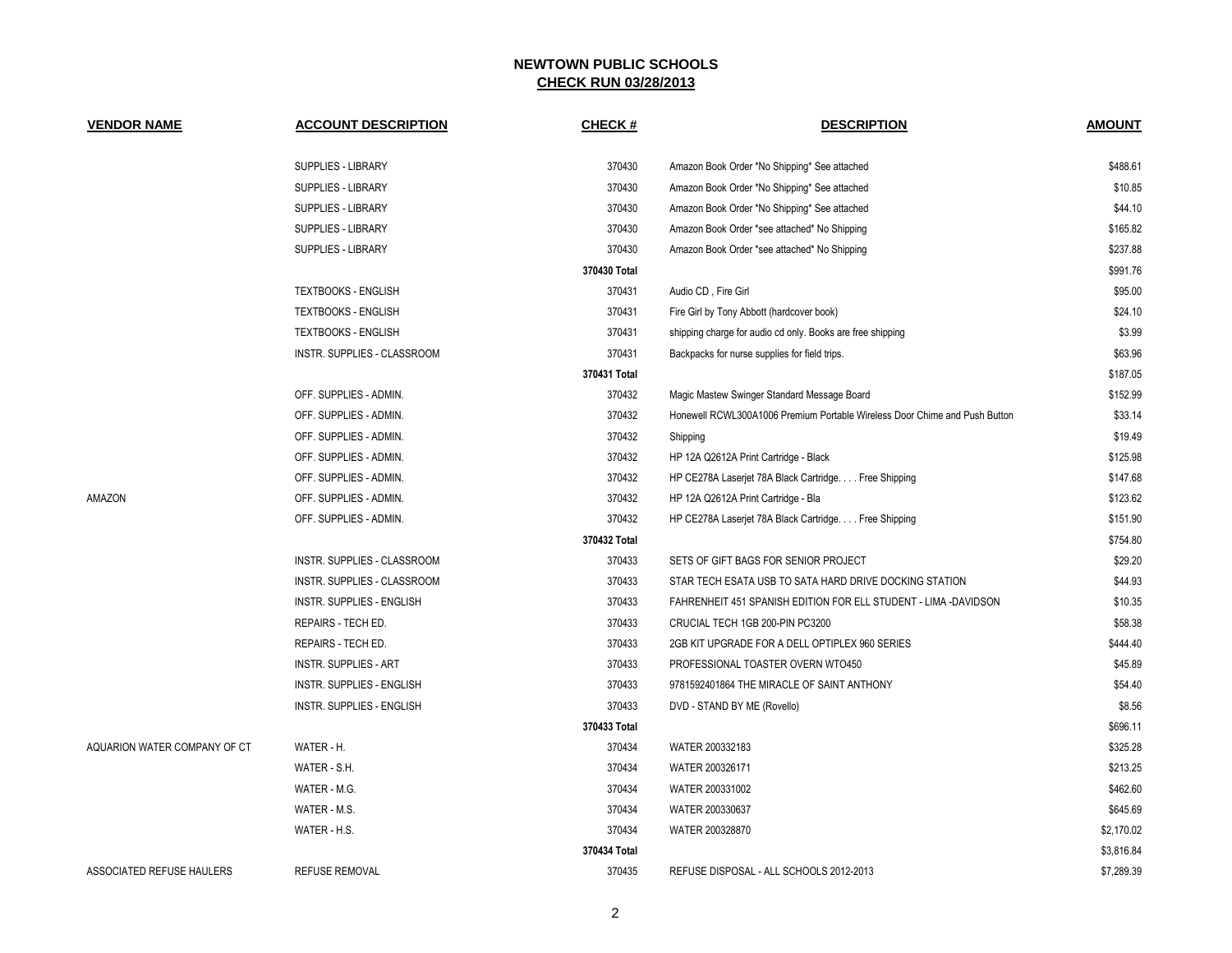| <b>VENDOR NAME</b>                  | <b>ACCOUNT DESCRIPTION</b>        | <b>CHECK#</b> | <b>DESCRIPTION</b>                                                        | <b>AMOUNT</b> |
|-------------------------------------|-----------------------------------|---------------|---------------------------------------------------------------------------|---------------|
|                                     | <b>REFUSE REMOVAL</b>             | 370435        | CARDBOARD RECYCLING - ALL SCHOOLS 2012-2013                               | \$40.00       |
|                                     | <b>REFUSE REMOVAL</b>             | 370435        | CARDBOARD RECYCLING - ALL SCHOOLS 2012-2013                               | \$172.00      |
|                                     | <b>REFUSE REMOVAL</b>             | 370435        | CARDBOARD RECYCLING - ALL SCHOOLS 2012-2013                               | \$98.00       |
|                                     | <b>REFUSE REMOVAL</b>             | 370435        | CARDBOARD RECYCLING - ALL SCHOOLS 2012-2013                               | \$116.00      |
|                                     | <b>REFUSE REMOVAL</b>             | 370435        | CARDBOARD RECYCLING - ALL SCHOOLS 2012-2013                               | \$244.00      |
|                                     | <b>REFUSE REMOVAL</b>             | 370435        | CARDBOARD RECYCLING - ALL SCHOOLS 2012-2013                               | \$118.00      |
|                                     | <b>REFUSE REMOVAL</b>             | 370435        | CARDBOARD RECYCLING - ALL SCHOOLS 2012-2013                               | \$280.00      |
|                                     |                                   | 370435 Total  |                                                                           | \$8,357.39    |
| AT&T                                | TELEPHONE & CABLE                 | 370438        | <b>SERVICES 2012/13</b>                                                   | \$112.46      |
|                                     |                                   | 370438 Total  |                                                                           | \$112.46      |
|                                     | TELEPHONE & CABLE                 | 370437        | <b>SERVICES 2012/13</b>                                                   | \$113.57      |
|                                     |                                   | 370437 Total  |                                                                           | \$113.57      |
|                                     | <b>TELEPHONE &amp; CABLE</b>      | 370436        | <b>SERVICES 2012/13</b>                                                   | \$780.58      |
|                                     |                                   | 370436 Total  |                                                                           | \$780.58      |
| <b>AT&amp;T MOBILITY</b>            | <b>TELEPHONE &amp; CABLE</b>      | 370439        | <b>SERVICES 2012/13</b>                                                   | \$38.58       |
|                                     |                                   | 370439 Total  |                                                                           | \$38.58       |
| ATLANTIC DETROIT DIESEL-ALLISON LLC | <b>B&amp;G CONTRACTED SERV.</b>   | 370440        | PREV MAINT ON GENERATOR - RIS                                             | \$925.00      |
|                                     |                                   | 370440 Total  |                                                                           | \$925.00      |
| AUTO HOME COMMERCIAL                | B. & G. REPAIRS - H.              | 370442        | REPLACE CLOCK IN HL-1 - HAWL                                              | \$290.06      |
|                                     | B. & G. REPAIRS - M.S.            | 370442        | CLASSROOM PHONE REPAIRS - NMS                                             | \$882.61      |
|                                     | <b>EMERGENCY REPAIRS - H.S.</b>   | 370442        | REPLACE CLOCK IN C180 - NHS                                               | \$290.06      |
|                                     | <b>EMERGENCY REPAIRS - S.H.</b>   | 370442        | REPLACE WIRED / BATTERY CLOCKS - SH                                       | \$2,049.80    |
|                                     | <b>B. &amp; G. REPAIRS - H.S.</b> | 370442        | REPLACE 3 CLOCKS - NHS                                                    | \$712.91      |
|                                     |                                   | 370442 Total  |                                                                           | \$4,225.44    |
| AWARD EMBLEM MFG. CO. INC           | CONTRACTED SERV. - CLASSROOM      | 370443        | Item#862, Outstanding Student Pins with #5 2012-2013date guards attached. | \$200.20      |
|                                     | CONTRACTED SERV. - CLASSROOM      | 370443        | Item 415 Leadership Pins with #5 2012-2013 date guards attached.          | \$15.40       |
|                                     | CONTRACTED SERV. - CLASSROOM      | 370443        | Shipping charge.                                                          | \$29.76       |
|                                     |                                   | 370443 Total  |                                                                           | \$245.36      |
| ANNETTE BARBOUR                     | TRANS. - LOCAL SPECIAL ED         | 370444        | SERV 03/11/13 THRU 03/15/13                                               | \$400.00      |
|                                     | TRANS. - LOCAL SPECIAL ED         | 370444        | SERV 03/18/13 THRU 03/22/13                                               | \$400.00      |
|                                     |                                   | 370444 Total  |                                                                           | \$800.00      |
| BERCHEM, MOSES & DEVLIN, P.C.       | PROF. SERV. - SP. ED. LEGAL       | 370445        | <b>SERV</b>                                                               | \$2,227.50    |
|                                     | PROF. SERV. - SP. ED. LEGAL       | 370445        | <b>SERV</b>                                                               | \$3,555.00    |
|                                     | PROF. SERV. - SUPER.              | 370445        | <b>SERV</b>                                                               | \$22,317.00   |
| BERCHEM, MOSES & DEVLIN, P.C.       | PROF. SERV. - SUPER.              | 370445        | <b>SERV</b>                                                               | \$10,652.50   |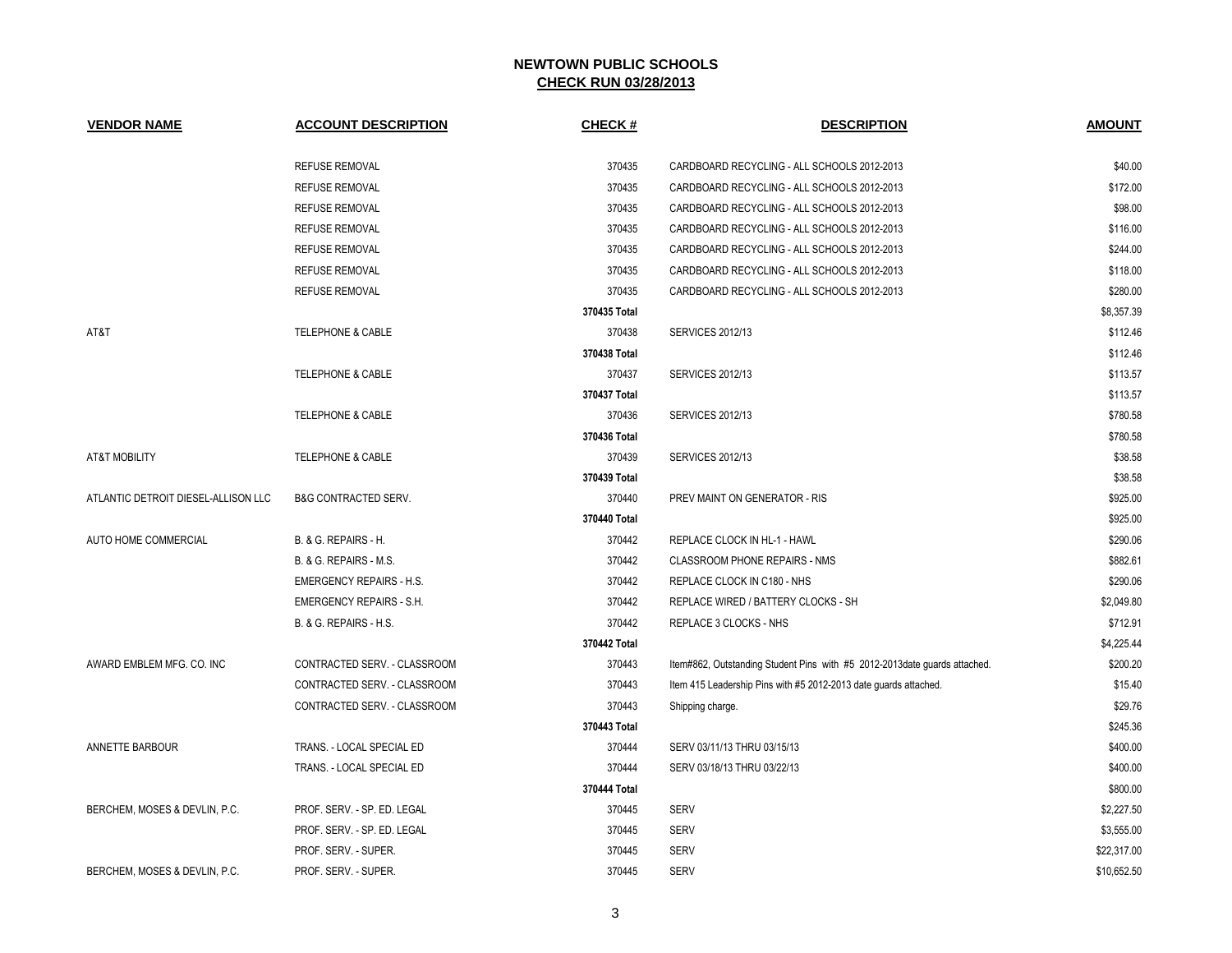| <b>VENDOR NAME</b>           | <b>ACCOUNT DESCRIPTION</b>      | <b>CHECK#</b> | <b>DESCRIPTION</b>                                                                        | <b>AMOUNT</b> |
|------------------------------|---------------------------------|---------------|-------------------------------------------------------------------------------------------|---------------|
|                              |                                 | 370445 Total  |                                                                                           | \$38,752.00   |
| BETHEL OVERHEAD DOORS LLC    | <b>EMERGENCY REPAIRS - GEN.</b> | 370446        | REPAIR OVERHEAD DOOR - MAINT SHOP                                                         | \$330.00      |
|                              |                                 | 370446 Total  |                                                                                           | \$330.00      |
| <b>BLICK ART MATERIALS</b>   | <b>INSTR. SUPPLIES - ART</b>    | 370447        | Sharpie Fine Point - E21316-0249                                                          | \$166.50      |
|                              | <b>INSTR. SUPPLIES - ART</b>    | 370447        | Blick Premium Flour. Tempra - Blue - E00011-5246 Free Shipping                            | \$37.50       |
|                              | <b>INSTR. SUPPLIES - ART</b>    | 370447        | Misc. Art Supplies for Pre-K through 4th, DiscountCode #QD20000, Customer Code #000782504 | \$180.30      |
|                              |                                 | 370447 Total  |                                                                                           | \$384.30      |
| BLUE LABEL BATTERY INC.      | INSTR. SUPPLIES - ART           | 370448        | XD500U-ST BLUE LABLE PART 73715X                                                          | \$169.00      |
|                              | INSTR. SUPPLIES - CLASSROOM     | 370448        | XD500-U-ST PART 73715X                                                                    | \$338.00      |
|                              |                                 | 370448 Total  |                                                                                           | \$507.00      |
| BOTSFORD POSTMASTER          | POSTAGE - ADMIN.                | 370449        | Forever stamps, please send check to Middle Gate School-noshipping                        | \$230.00      |
|                              |                                 | 370449 Total  |                                                                                           | \$230.00      |
| <b>BSN SPORTS INC.</b>       | <b>REPAIRS - SPORTS</b>         | 370451        | <b>BIG BUBBA PRO BACKSTOP ROYAL</b>                                                       | \$2,999.99    |
|                              |                                 | 370451 Total  |                                                                                           | \$2,999.99    |
| <b>BUG BUSTER INC.</b>       | <b>B&amp;G CONTRACTED SERV.</b> | 370452        | MONTHLY PEST CONTROL - ALL SCHOOLS 2012-2013                                              | \$73.42       |
|                              | <b>B&amp;G CONTRACTED SERV.</b> | 370452        | MONTHLY PEST CONTROL - ALL SCHOOLS 2012-2013                                              | \$74.69       |
|                              | B&G CONTRACTED SERV.            | 370452        | MONTHLY PEST CONTROL - ALL SCHOOLS 2012-2013                                              | \$74.69       |
|                              | <b>B&amp;G CONTRACTED SERV.</b> | 370452        | MONTHLY PEST CONTROL - ALL SCHOOLS 2012-2013                                              | \$73.42       |
|                              | B&G CONTRACTED SERV.            | 370452        | MONTHLY PEST CONTROL - ALL SCHOOLS 2012-2013                                              | \$75.52       |
|                              | B&G CONTRACTED SERV.            | 370452        | MONTHLY PEST CONTROL - ALL SCHOOLS 2012-2013                                              | \$75.52       |
|                              | <b>B&amp;G CONTRACTED SERV.</b> | 370452        | MONTHLY PEST CONTROL - ALL SCHOOLS 2012-2013                                              | \$81.33       |
|                              |                                 | 370452 Total  |                                                                                           | \$528.59      |
| CABE                         | OFF./MEETING SUPPLIES - B.O.E.  | 370453        | DELUXE STICKY NOTE ORGANIZER                                                              | \$66.15       |
|                              | OFF./MEETING SUPPLIES - B.O.E.  | 370453        | <b>SHIPPING</b>                                                                           | \$10.00       |
|                              |                                 | 370453 Total  |                                                                                           | \$76.15       |
| CANON FINANCIAL SERVICES INC | COPIER RENTAL - CLASSROOM       | 370454        | LEASE COPIERS 2012/13                                                                     | \$2,650.18    |
|                              | COPIER RENTAL - CLASSROOM       | 370454        | LEASE COPIERS 2012/13                                                                     | \$6,829.31    |
|                              | COPIER RENTAL - CLASSROOM       | 370454        | LEASE COPIERS 2012/13                                                                     | \$4,230.10    |
|                              | COPIER RENTAL - CLASSROOM       | 370454        | LEASE COPIERS 2012/13                                                                     | \$3,363.69    |
|                              | COPIER RENTAL - CLASSROOM       | 370454        | LEASE COPIERS 2012/13                                                                     | \$6,727.38    |
|                              | COPIER RENTAL - CLASSROOM       | 370454        | LEASE COPIERS 2012/13                                                                     | \$8,715.02    |
|                              | COPIER RENTAL - CLASSROOM       | 370454        | LEASE COPIERS 2012/13                                                                     | \$16,818.45   |
|                              | COPIER RENTAL - BUS. SERV.      | 370454        | LEASE COPIERS 2012/13                                                                     | \$1,630.87    |
|                              |                                 | 370454 Total  |                                                                                           | \$50,965.00   |
| <b>CCM SERVICES LLC</b>      | ELECTRICITY - H.S.              | 370455        | ELEC SUPPLY FEB 2013                                                                      | \$1,109.00    |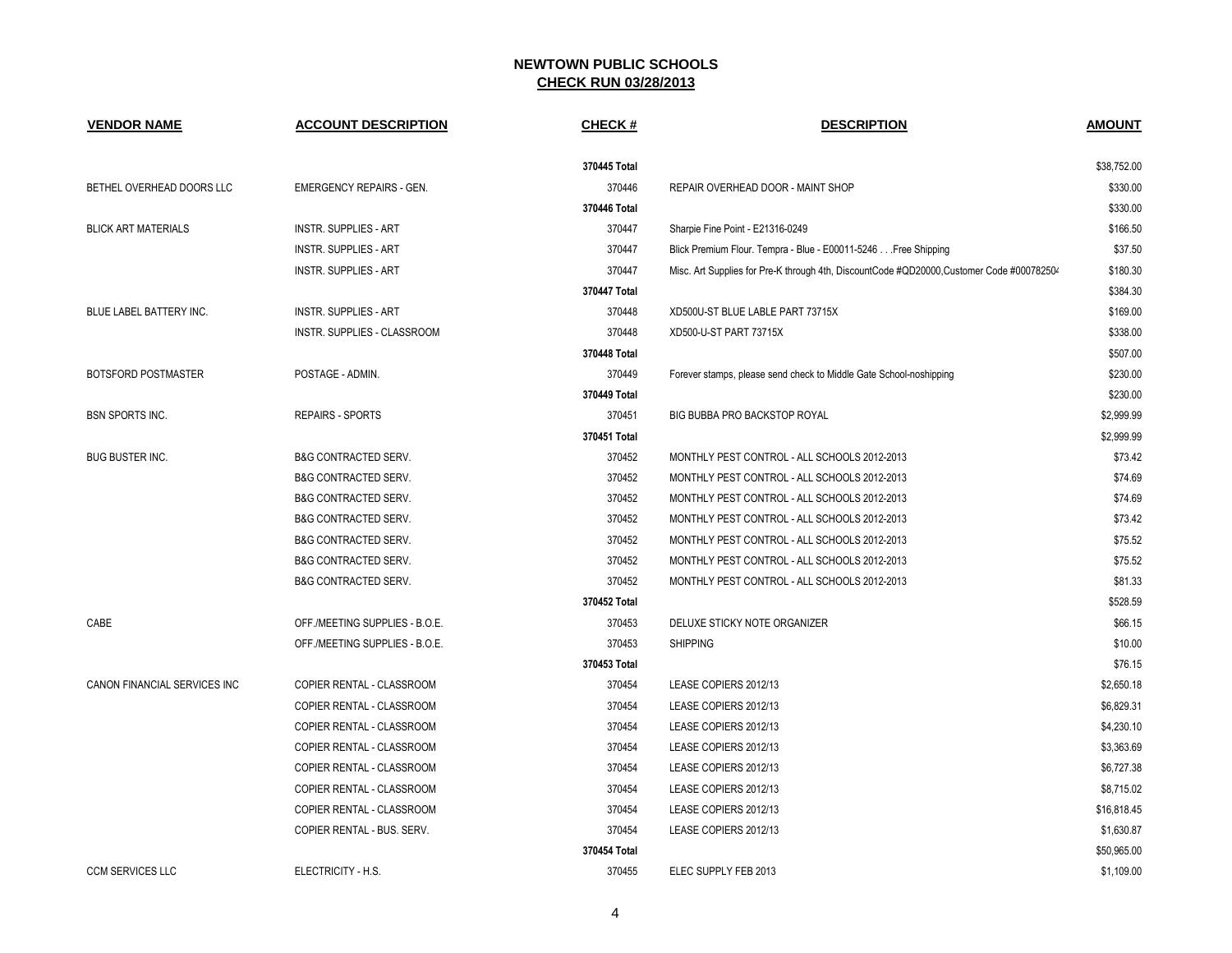| <b>VENDOR NAME</b>                                          | <b>ACCOUNT DESCRIPTION</b>       | CHECK#       | <b>DESCRIPTION</b>                                                                               | <b>AMOUNT</b> |  |
|-------------------------------------------------------------|----------------------------------|--------------|--------------------------------------------------------------------------------------------------|---------------|--|
|                                                             |                                  | 370455 Total |                                                                                                  | \$1,109.00    |  |
| CDW GOVERNMENT, INC.                                        | <b>INSTR. SUPPLIES - MUSIC</b>   | 370456       | L2206TM HP MONITOR 2730121                                                                       | \$269.99      |  |
|                                                             |                                  | 370456 Total |                                                                                                  | \$269.99      |  |
| <b>CIRMA</b>                                                | LIABILITY/UMBRELLA INS.          | 370457       | LAP PREMIUM 2012/13                                                                              | \$43,555.00   |  |
|                                                             | <b>TRANS. INSURANCE</b>          | 370457       | TRANSP 2012/13                                                                                   | \$24,405.00   |  |
|                                                             | TRANS. INSURANCE                 | 370457       | TRANSP 2012/13                                                                                   | (\$18,660.00) |  |
|                                                             | WORKERS COMP.                    | 370457       | WORKERS COMPENSATION-POLICY 2012/13PAYMENT #1 07/01/2012 106.515.50PAYMEN                        | \$106,515.00  |  |
|                                                             |                                  | 370457 Total |                                                                                                  | \$155,815.00  |  |
| <b>CMEA</b>                                                 | MEMBERSHIPS - MUSIC              | 370458       | NAIME EASTERN DIVISION CONFERENCE REGISTRATION                                                   | \$150.00      |  |
|                                                             | MEMBERSHIPS - MUSIC              | 370458       | <b>CHANTICLEER CONCERT</b>                                                                       | \$20.00       |  |
|                                                             | STAFF TRAIN. - MUSIC             | 370458       | Pre-registration CMEA - Phile Beierle, Jill Marak, Robert Nolte, and Michelle Tenenbaum -- Apri  | \$150.00      |  |
|                                                             | STAFF TRAIN. - MUSIC             | 370458       | Pre-registration CMEA - Phile Beierle, Jill Marak, Robert Nolte, and Michelle Tenenbaum -- Apri  | \$150.00      |  |
|                                                             | STAFF TRAIN. - MUSIC             | 370458       | Pre-registration CMEA - Phile Beierle, Jill Marak, Robert Nolte, and Michelle Tenenbaum -- Apri  | \$150.00      |  |
|                                                             | STAFF TRAIN. - MUSIC             | 370458       | Pre-registration CMEA - Phile Beierle, Jill Marak, Robert Nolte, and Michelle Tenenbaum -- Apri  | \$150.00      |  |
|                                                             |                                  | 370458 Total |                                                                                                  | \$770.00      |  |
| CMI EDUCATION INSTITUTE INC.                                | STAFF TRAIN. - CLASSROOM         | 370459       | REGISTRATION FEE- SECTION 504 IN CT                                                              | \$199.99      |  |
|                                                             |                                  | 370459 Total |                                                                                                  | \$199.99      |  |
|                                                             | STAFF TRAIN. - GUIDANCE          | 370460       | Conference registration fee for Kate MacKinney at Trumbull Marriott, Legal and Ethical Issues fo | \$199.00      |  |
|                                                             |                                  | 370460 Total |                                                                                                  | \$199.00      |  |
| <b>CONNECTICUT LIGHT &amp; POWER</b>                        | ELECTRICITY - H.                 | 370461       | UTIL 51084633023                                                                                 | \$2,675.08    |  |
| <b>CONNECTICUT LIGHT &amp; POWER</b>                        | ELECTRICITY - S.H.               | 370461       | UTIL 51057633059                                                                                 | \$2,388.89    |  |
|                                                             | ELECTRICITY - S.H.               | 370461       | UTIL 51290453075                                                                                 | \$317.53      |  |
|                                                             | ELECTRICITY - S.H.               | 370461       | UTIL 51922733035                                                                                 | \$72.23       |  |
|                                                             | ELECTRICITY - M.G.               | 370461       | UTIL 51171733009                                                                                 | \$2,508.32    |  |
|                                                             | ELECTRICITY - HOM.               | 370461       | UTIL 51844633024                                                                                 | \$4,571.12    |  |
|                                                             | ELECTRICITY - RIS.               | 370461       | UTIL 51324453075                                                                                 | \$8,473.29    |  |
|                                                             | ELECTRICITY - M.S.               | 370461       | UTIL 51658443072                                                                                 | \$4,683.34    |  |
|                                                             | ELECTRICITY - H.S.               | 370461       | UTIL 51356633040                                                                                 | \$38.78       |  |
|                                                             | ELECTRICITY - H.S.               | 370461       | UTIL 51223253097                                                                                 | \$38.81       |  |
|                                                             | ELECTRICITY - H.S.               | 370461       | UTIL 51318375011                                                                                 | \$191.29      |  |
|                                                             | ELECTRICITY - H.S.               | 370461       | UTIL 51418253076                                                                                 | \$21.514.21   |  |
|                                                             |                                  | 370461 Total |                                                                                                  | \$47,472.89   |  |
| CONSOLIDATED ELECTRICAL DISTRIBUTORS B. & G. REPAIRS - M.S. |                                  | 370462       | REPAIR PARTS - NMS UPS SYSTEM                                                                    | \$1,144.98    |  |
|                                                             | <b>B&amp;G SUPPLIES - MAINT.</b> | 370462       | FLOURESCENT LAMPS - MAINT SUPPLIES                                                               | \$210.60      |  |
|                                                             | <b>B&amp;G SUPPLIES - MAINT.</b> | 370462       | FLOURESCENT LAMPS - MAINT SUPPLIES                                                               | \$397.20      |  |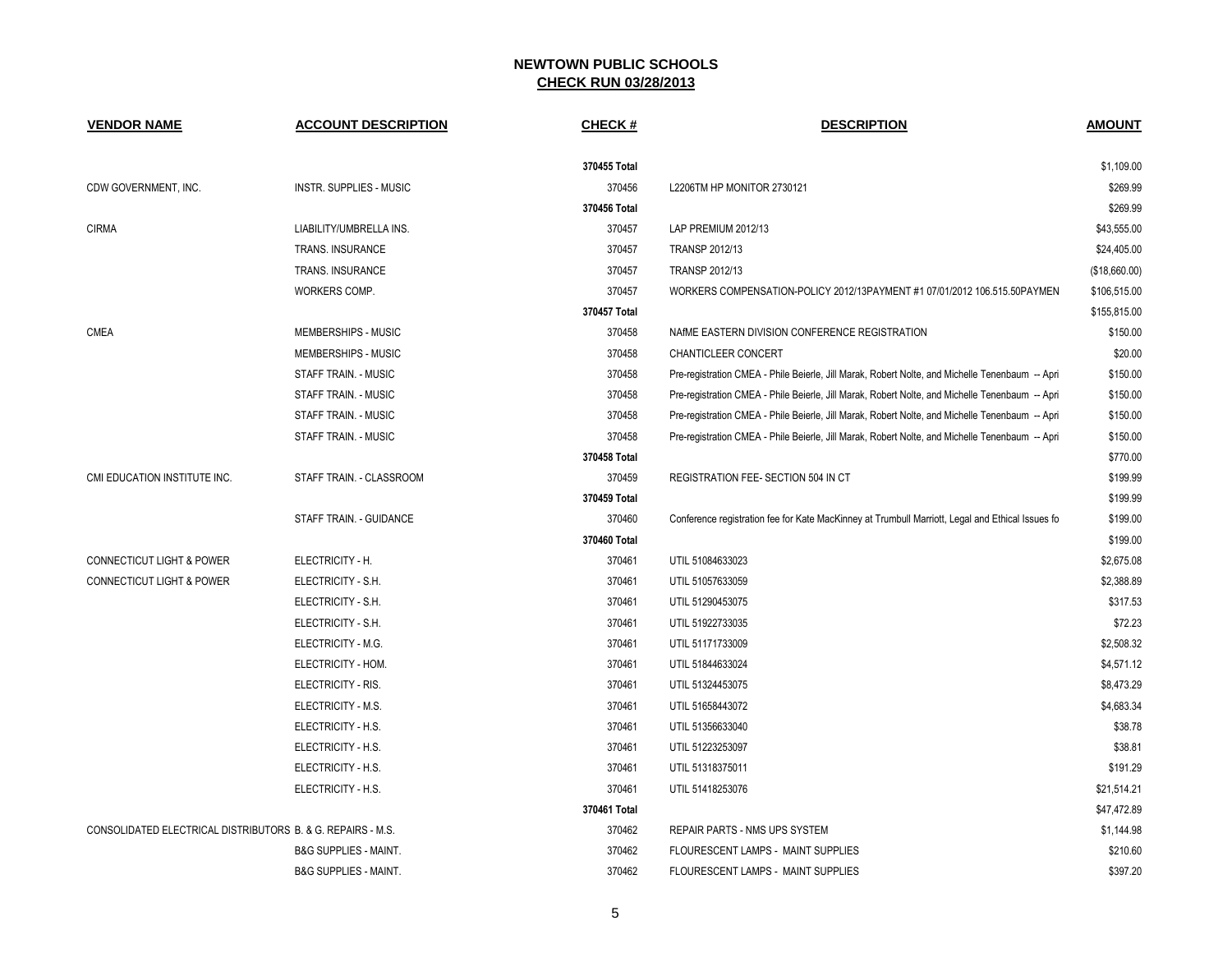| <b>VENDOR NAME</b>                                        | <b>ACCOUNT DESCRIPTION</b>    | <b>CHECK#</b> | <b>DESCRIPTION</b>                                                           | <b>AMOUNT</b> |
|-----------------------------------------------------------|-------------------------------|---------------|------------------------------------------------------------------------------|---------------|
|                                                           |                               | 370462 Total  |                                                                              | \$1,752.78    |
| CONSULTING ENGINEERING SERVICES INC PROF. SERV. - B. & G. |                               | 370463        | ENGINEERING SVCS - HOM GENERATOR JAN-FEB                                     | \$3,599.15    |
|                                                           |                               | 370463 Total  |                                                                              | \$3,599.15    |
| COUNCIL FOR ECONOMIC EDUCATION                            | INSTR. SUPPLIES - BUSINESS ED | 370464        | FINANCIAL FITNESS FOR LFE- TEST EXAMINER MANUAL GRADES 9-12 ISBN 1-56183-528 | \$14.95       |
|                                                           | INSTR. SUPPLIES - BUSINESS ED | 370464        | LEARNING EARNING AND INVESTING FOR A NEW GENERATION PRODCUT # 0572           | \$24.95       |
|                                                           | INSTR. SUPPLIES - BUSINESS ED | 370464        | <b>SHIPPING</b>                                                              | \$8.00        |
|                                                           |                               | 370464 Total  |                                                                              | \$47.90       |
| SARAH COX, RN                                             | MEMBERSHIPS - ELEM.           | 370465        | RN LICENSE RENEWAL                                                           | \$100.00      |
|                                                           |                               | 370465 Total  |                                                                              | \$100.00      |
| CREC                                                      | MEMBERSHIPS - BUS, SERV.      | 370466        | <b>MEMBERSHIP CREC</b>                                                       | \$100.00      |
|                                                           |                               | 370466 Total  |                                                                              | \$100.00      |
| <b>CROPKING INC.</b>                                      | INSTR. SUPPLIES - C.W.E.      | 370467        | LEC 1004 45 LIER LECA STONE                                                  | \$24.95       |
|                                                           | INSTR. SUPPLIES - C.W.E.      | 370467        | <b>FREIGHT</b>                                                               | \$28.17       |
|                                                           |                               | 370467 Total  |                                                                              | \$53.12       |
| DAVID DEFEO                                               | SECURITY SUPPLIES             | 370468        | PRINTED STAFF ID HOLDERS                                                     | \$50.00       |
|                                                           |                               | 370468 Total  |                                                                              | \$50.00       |
| DELL MARKETING L.P.                                       | SUPPLIES - LIBRARY            | 370469        | Latitude E5420 laptop for library classroom presentations No shipping        | \$373.15      |
|                                                           |                               | 370469 Total  |                                                                              | \$373.15      |
| <b>DIRECT ENERGY BUSINESS</b>                             | ELECTRICITY - H.              | 370470        | UTIL 51084633023                                                             | (\$2,212.61)  |
|                                                           | ELECTRICITY - H.              | 370470        | UTIL 51084633023                                                             | (\$2,249.90)  |
|                                                           | ELECTRICITY - S.H.            | 370470        | UTIL 51057633059                                                             | (\$2,287.19)  |
|                                                           | ELECTRICITY - S.H.            | 370470        | UTIL 51290453075                                                             | (\$443.14)    |
|                                                           | ELECTRICITY - S.H.            | 370470        | UTIL 51922733035-532822006                                                   | (\$11.20)     |
|                                                           | ELECTRICITY - S.H.            | 370470        | UTIL 51922733035-844722007                                                   | (\$47.17)     |
|                                                           | ELECTRICITY - S.H.            | 370470        | UTIL 51057633059                                                             | (\$1,852.13)  |
|                                                           | ELECTRICITY - S.H.            | 370470        | UTIL 51290453075                                                             | (\$428.30)    |
|                                                           | ELECTRICITY - S.H.            | 370470        | UTIL 51922733035-532822006                                                   | (\$9.45)      |
|                                                           | ELECTRICITY - S.H.            | 370470        | UTIL 51922733035-844722007                                                   | (\$39.75)     |
|                                                           | ELECTRICITY - M.G.            | 370470        | UTIL 51171733009-992722000                                                   | (\$1,988.86)  |
|                                                           | ELECTRICITY - M.G.            | 370470        | UTIL 51171733009-003722001                                                   | (\$31.44)     |
|                                                           | ELECTRICITY - M.G.            | 370470        | UTIL 51171733009-992722000                                                   | (\$2,069.66)  |
|                                                           | ELECTRICITY - M.G.            | 370470        | UTIL 51171733009-0003722001                                                  | (\$26.51)     |
|                                                           | ELECTRICITY - HOM.            | 370470        | UTIL 51844633024                                                             | (\$3,848.45)  |
|                                                           | ELECTRICITY - HOM.            | 370470        | UTIL 51844633024                                                             | (\$4,027.45)  |
|                                                           | ELECTRICITY - RIS.            | 370470        | UTIL 51324453075                                                             | (\$9,928.86)  |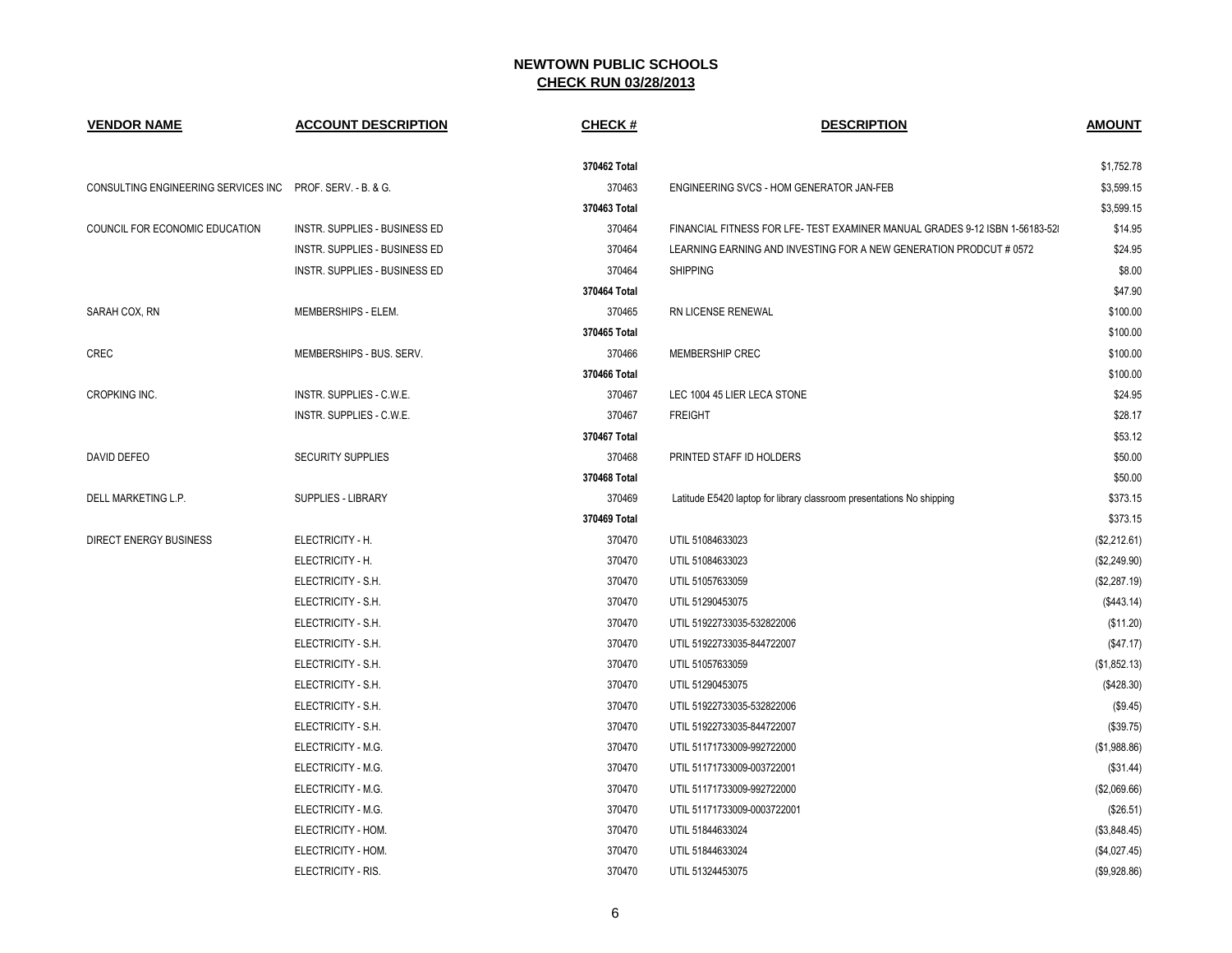| <u>VENDOR NAME</u>     | <b>ACCOUNT DESCRIPTION</b> | CHECK # | <b>DESCRIPTION</b>          | <b>AMOUNT</b>   |
|------------------------|----------------------------|---------|-----------------------------|-----------------|
| DIRECT ENERGY BUSINESS | ELECTRICITY - RIS.         | 370470  | UTIL 51324453075            | (\$10, 186.32)  |
|                        | ELECTRICITY - M.S.         | 370470  | UTIL 51658443072-877232003  | (\$5,302.34)    |
|                        | ELECTRICITY - M.S.         | 370470  | UTIL 51658443072-521332006  | (\$72.52)       |
|                        | ELECTRICITY - M.S.         | 370470  | UTIL 51658443072-665232005  | (\$11.20)       |
|                        | ELECTRICITY - M.S.         | 370470  | UTIL 51658443072-166132004  | (\$19.65)       |
|                        | ELECTRICITY - M.S.         | 370470  | UTIL 51658443072-713232007  | (\$15.72)       |
|                        | ELECTRICITY - M.S.         | 370470  | UTIL 51658443072-877232003  | (\$5,954.94)    |
|                        | ELECTRICITY - M.S.         | 370470  | UTIL 51658443072-521332006  | (\$61.16)       |
|                        | ELECTRICITY - M.S.         | 370470  | UTIL 51658443072-665232005  | (\$9.45)        |
|                        | ELECTRICITY - M.S.         | 370470  | UTIL 51658443072-166132004  | (\$16.54)       |
|                        | ELECTRICITY - M.S.         | 370470  | UTIL 51658443072-713232007  | (\$13.25)       |
|                        | ELECTRICITY - H.S.         | 370470  | UTIL 51418253076            | $(\$26,290.30)$ |
|                        | ELECTRICITY - H.S.         | 370470  | UTIL 51223253097            | (\$1.55)        |
|                        | ELECTRICITY - H.S.         | 370470  | UTIL 51356633040            | (\$0.62)        |
|                        | ELECTRICITY - H.S.         | 370470  | UTIL 51418253076            | (\$28,695.58)   |
|                        | ELECTRICITY - H.S.         | 370470  | UTIL 51223253097            | (\$0.78)        |
|                        | ELECTRICITY - H.S.         | 370470  | UTIL 51356633040            | (\$0.70)        |
|                        | ELECTRICITY - H.           | 370470  | UTIL 51084633023            | \$2,212.61      |
|                        | ELECTRICITY - H.           | 370470  | UTIL 51084633023            | \$2,249.90      |
|                        | ELECTRICITY - S.H.         | 370470  | UTIL 51057633059            | \$2,287.19      |
|                        | ELECTRICITY - S.H.         | 370470  | UTIL 51290453075            | \$443.14        |
|                        | ELECTRICITY - S.H.         | 370470  | UTIL 51922733035-532822006  | \$11.20         |
|                        | ELECTRICITY - S.H.         | 370470  | UTIL 51922733035-844722007  | \$47.17         |
|                        | ELECTRICITY - S.H.         | 370470  | UTIL 51057633059            | \$1,852.13      |
|                        | ELECTRICITY - S.H.         | 370470  | UTIL 51290453075            | \$428.30        |
|                        | ELECTRICITY - S.H.         | 370470  | UTIL 51922733035-532822006  | \$9.45          |
|                        | ELECTRICITY - S.H.         | 370470  | UTIL 51922733035-844722007  | \$39.75         |
|                        | ELECTRICITY - M.G.         | 370470  | UTIL 51171733009-992722000  | \$1,988.86      |
|                        | ELECTRICITY - M.G.         | 370470  | UTIL 51171733009-003722001  | \$31.44         |
|                        | ELECTRICITY - M.G.         | 370470  | UTIL 51171733009-992722000  | \$2,069.66      |
|                        | ELECTRICITY - M.G.         | 370470  | UTIL 51171733009-0003722001 | \$26.51         |
|                        | ELECTRICITY - HOM.         | 370470  | UTIL 51844633024            | \$3,848.45      |
|                        | ELECTRICITY - HOM.         | 370470  | UTIL 51844633024            | \$4,027.45      |
|                        | ELECTRICITY - RIS.         | 370470  | UTIL 51324453075            | \$9,928.86      |
|                        | ELECTRICITY - RIS.         | 370470  | UTIL 51324453075            | \$10,186.32     |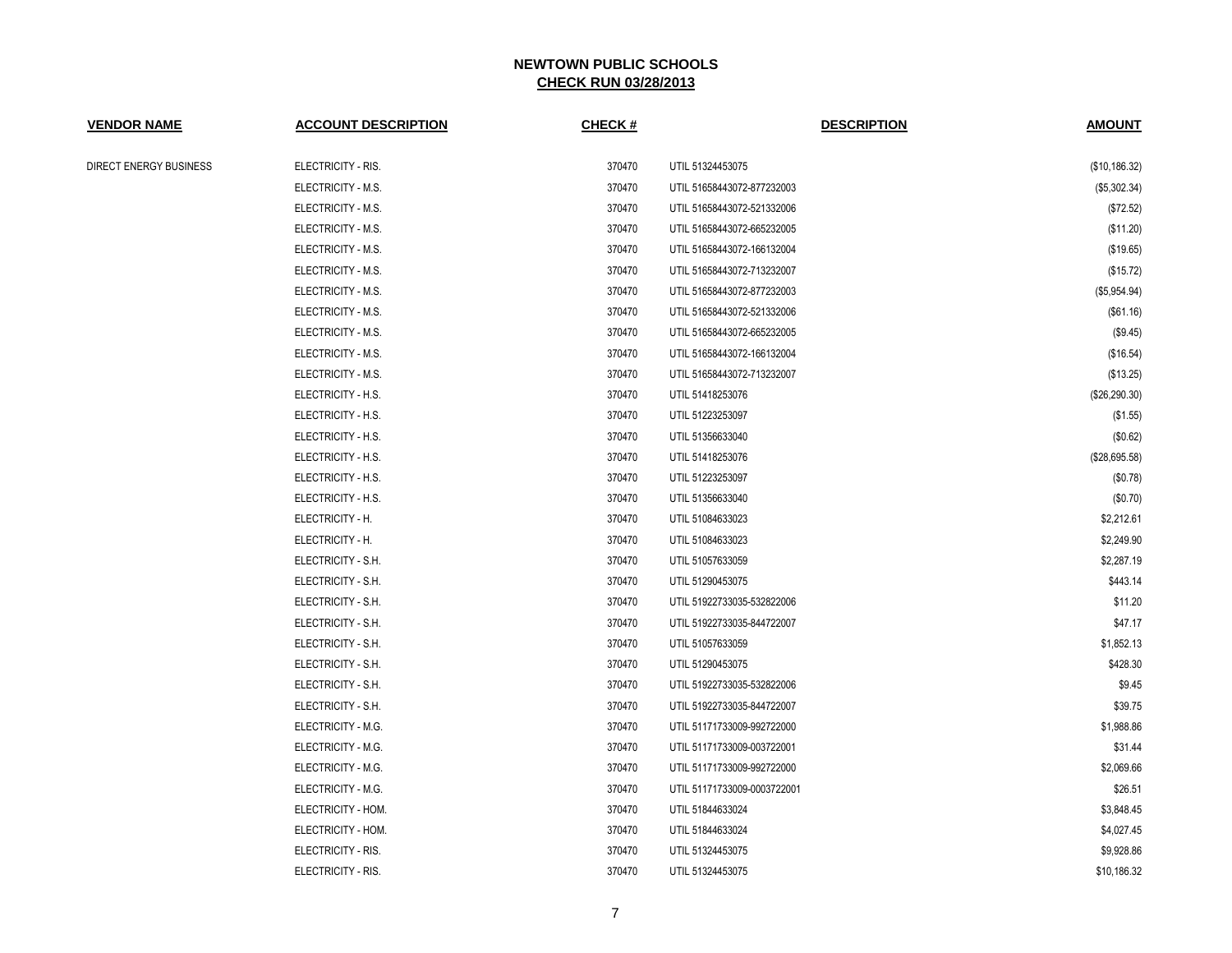| <b>VENDOR NAME</b>               | <b>ACCOUNT DESCRIPTION</b>          | CHECK #      | <b>DESCRIPTION</b>                                                                            | <b>AMOUNT</b> |
|----------------------------------|-------------------------------------|--------------|-----------------------------------------------------------------------------------------------|---------------|
|                                  | ELECTRICITY - M.S.                  | 370470       | UTIL 51658443072-877232003                                                                    | \$5,302.34    |
|                                  | ELECTRICITY - M.S.                  | 370470       | UTIL 51658443072-521332006                                                                    | \$72.52       |
|                                  | ELECTRICITY - M.S.                  | 370470       | UTIL 51658443072-665232005                                                                    | \$11.20       |
|                                  | ELECTRICITY - M.S.                  | 370470       | UTIL 51658443072-166132004                                                                    | \$19.65       |
|                                  | ELECTRICITY - M.S.                  | 370470       | UTIL 51658443072-713232007                                                                    | \$15.72       |
|                                  | ELECTRICITY - M.S.                  | 370470       | UTIL 51658443072-877232003                                                                    | \$5,954.94    |
| DIRECT ENERGY BUSINESS           | ELECTRICITY - M.S.                  | 370470       | UTIL 51658443072-521332006                                                                    | \$61.16       |
|                                  | ELECTRICITY - M.S.                  | 370470       | UTIL 51658443072-665232005                                                                    | \$9.45        |
|                                  | ELECTRICITY - M.S.                  | 370470       | UTIL 51658443072-166132004                                                                    | \$16.54       |
|                                  | ELECTRICITY - M.S.                  | 370470       | UTIL 51658443072-713232007                                                                    | \$13.25       |
|                                  | ELECTRICITY - H.S.                  | 370470       | UTIL 51418253076                                                                              | \$26,290.30   |
|                                  | ELECTRICITY - H.S.                  | 370470       | UTIL 51223253097                                                                              | \$1.55        |
|                                  | ELECTRICITY - H.S.                  | 370470       | UTIL 51356633040                                                                              | \$0.62        |
|                                  | ELECTRICITY - H.S.                  | 370470       | UTIL 51418253076                                                                              | \$28,695.58   |
|                                  | ELECTRICITY - H.S.                  | 370470       | UTIL 51223253097                                                                              | \$0.78        |
|                                  | ELECTRICITY - H.S.                  | 370470       | UTIL 51356633040                                                                              | \$0.70        |
|                                  |                                     | 370470 Total |                                                                                               | \$0.00        |
| <b>CHARLES DUMAIS</b>            | STAFF TRAVEL - ADMIN.               | 370471       | <b>TRAVEL TRI-STATE</b>                                                                       | \$63.34       |
|                                  |                                     | 370471 Total |                                                                                               | \$63.34       |
| DUMOUCHEL PAPER CO.              | <b>B&amp;G SUPPLIES - CUSTODIAL</b> | 370472       | TRASH LINERS - CUST SUPPLIES                                                                  | \$315.36      |
|                                  | <b>B&amp;G SUPPLIES - CUSTODIAL</b> | 370472       | TRASH LINERS - CUST SUPPLIES                                                                  | \$721.56      |
|                                  | <b>B&amp;G SUPPLIES - CUSTODIAL</b> | 370472       | TRASH LINERS - CUST SUPPLIES                                                                  | \$2,790.00    |
|                                  |                                     | 370472 Total |                                                                                               | \$3,826.92    |
| <b>EAST RIVER ENERGY</b>         | FUEL OIL - GEN.                     | 370473       | FUEL OIL 2012/13 GEN                                                                          | \$1,039.38    |
|                                  | FUEL OIL - H.                       | 370473       | <b>FUEL OIL 2012/13 HAW</b>                                                                   | \$8,507.37    |
|                                  | FUEL OIL - H.                       | 370473       | <b>FUEL OIL 2012/13 HAW</b>                                                                   | \$506.20      |
|                                  | FUEL OIL - S.H.                     | 370473       | FUEL OIL 2012/13 S/H                                                                          | \$20,247.60   |
|                                  | FUEL OIL - M.S.                     | 370473       | FUEL OIL 2012/13 M/S                                                                          | \$12,988.83   |
|                                  | FUEL OIL - H.S.                     | 370473       | FUEL OIL 2012/13 H/S                                                                          | \$10,798.72   |
|                                  | FUEL OIL - H.S.                     | 370473       | FUEL OIL 2012/13 H/S                                                                          | \$3,087.77    |
|                                  |                                     | 370473 Total |                                                                                               | \$57,175.87   |
| <b>EBSCO SUBSCRIPTION SERVIC</b> | CONTRACTED SERV. - LIBRARY          | 370474       | Renewal of HOM Magazine Subscriptions for School Library, see attached list and quote, S/H in | \$741.47      |
|                                  |                                     | 370474 Total |                                                                                               | \$741.47      |
| <b>EXCEL TUTORING LLC</b>        | TUTORS - HOMEBOUND                  | 370475       | IN-CENTER TUTORING MATH/SCI 03/12/13                                                          | \$405.00      |
|                                  | <b>TUTORS - HOMEBOUND</b>           | 370475       | <b>TUTORING IN-CENTER</b>                                                                     | \$810.00      |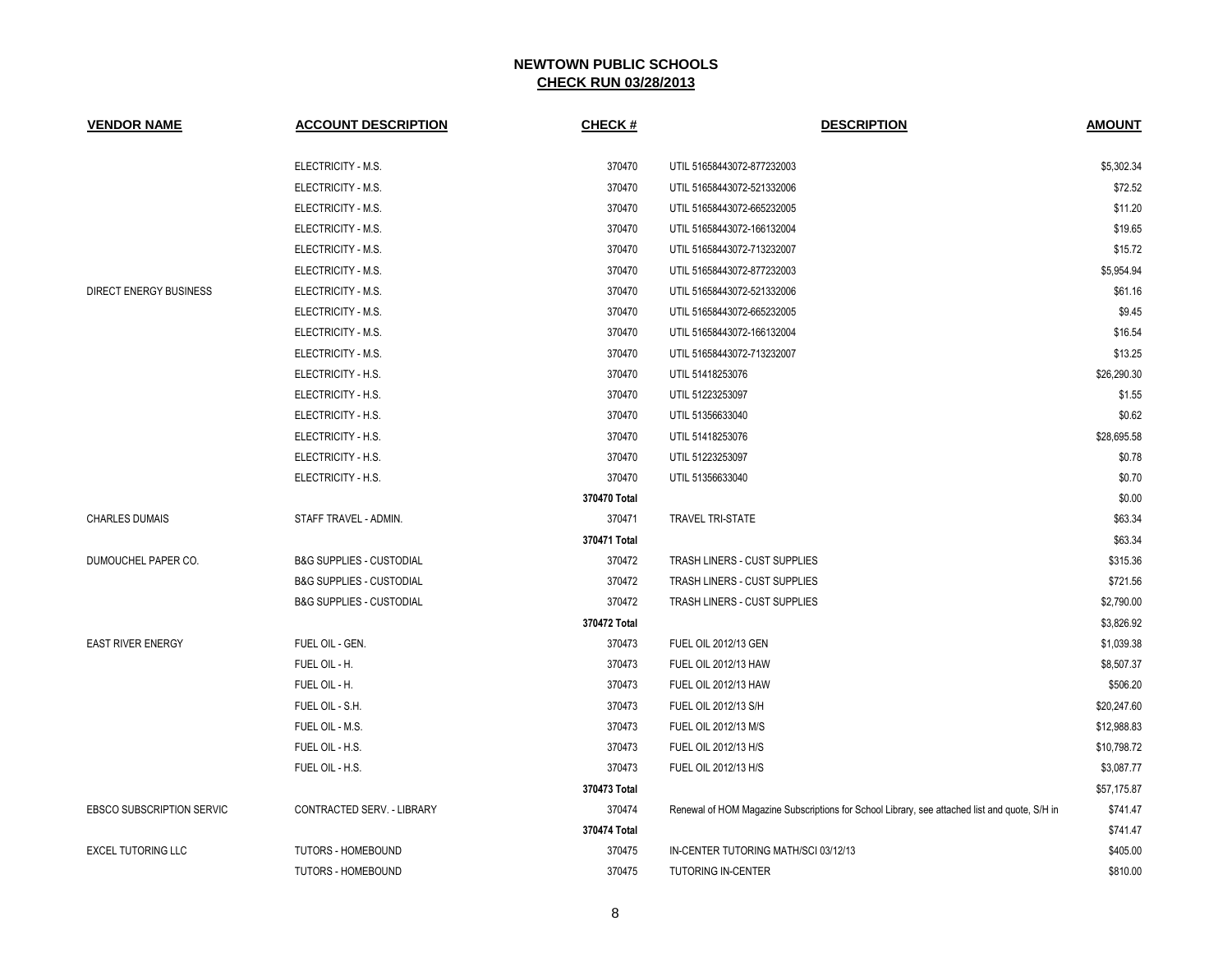| <b>VENDOR NAME</b>              | <b>ACCOUNT DESCRIPTION</b>        | CHECK #      | <b>DESCRIPTION</b>                   | <b>AMOUNT</b> |
|---------------------------------|-----------------------------------|--------------|--------------------------------------|---------------|
|                                 | <b>TUTORS - HOMEBOUND</b>         | 370475       | HOMEBOUND TUTORING                   | \$200.00      |
|                                 | <b>TUTORS - HOMEBOUND</b>         | 370475       | HOMEBOUND TUTORING                   | \$270.00      |
|                                 | <b>TUTORS - HOMEBOUND</b>         | 370475       | HOMEBOUND TUTORING                   | \$355.00      |
|                                 | <b>TUTORS - HOMEBOUND</b>         | 370475       | HOMEBOUND TUTORING                   | \$590.00      |
|                                 | <b>TUTORS - HOMEBOUND</b>         | 370475       | <b>HOMEBOUND TUTORING</b>            | \$610.00      |
|                                 | <b>TUTORS - HOMEBOUND</b>         | 370475       | HOMEBOUND TUTORING                   | \$30.00       |
|                                 | <b>TUTORS - HOMEBOUND</b>         | 370475       | HOMEBOUND TUTORING                   | \$400.00      |
|                                 | TUTORS - HOMEBOUND                | 370475       | HOMEBOUND TUTORING                   | \$405.00      |
|                                 | <b>TUTORS - HOMEBOUND</b>         | 370475       | HOMEBOUND TUTORING                   | \$270.00      |
|                                 | <b>TUTORS - HOMEBOUND</b>         | 370475       | <b>HOMEBOUND TUTORING</b>            | \$460.00      |
|                                 | <b>TUTORS - HOMEBOUND</b>         | 370475       | <b>HOMEBOUND TUTORING</b>            | \$770.00      |
|                                 | <b>TUTORS - HOMEBOUND</b>         | 370475       | <b>HOMEBOUND TUTORING</b>            | \$30.00       |
|                                 |                                   | 370475 Total |                                      | \$5,605.00    |
| F & M ELECTRICAL SUPPLY CO, INC | B. & G. REPAIRS - HOM.            | 370476       | WALL OUTLET PLATES - HOM             | \$51.98       |
|                                 | B. & G. REPAIRS - M.S.            | 370476       | UPS REPLACEMENT - NMS                | (\$64.99)     |
|                                 | B. & G. REPAIRS - M.S.            | 370476       | UPS REPLACEMENT - NMS                | \$283.74      |
|                                 | <b>B. &amp; G. REPAIRS - H.S.</b> | 370476       | <b>BULBS / BALLASTS - NHS</b>        | \$399.90      |
|                                 | <b>B. &amp; G. REPAIRS - H.S.</b> | 370476       | <b>BULBS / BALLASTS - NHS</b>        | \$199.95      |
| F & M ELECTRICAL SUPPLY CO. INC | <b>B. &amp; G. REPAIRS - H.S.</b> | 370476       | <b>BULBS / BALLASTS - NHS</b>        | \$1.97        |
|                                 | B. & G. REPAIRS - H.S.            | 370476       | <b>BULBS / BALLASTS - NHS</b>        | \$84.84       |
|                                 | B. & G. REPAIRS - H.S.            | 370476       | <b>BULBS / BALLASTS - NHS</b>        | \$1,375.95    |
|                                 |                                   | 370476 Total |                                      | \$2,333.34    |
| <b>FAIR AUTO SUPPLY</b>         | REPAIRS - MAINT.                  | 370477       | MAINT VEHICLE REPAIR PARTS 2012-2013 | \$273.96      |
|                                 | REPAIRS - MAINT.                  | 370477       | MAINT VEHICLE REPAIR PARTS 2012-2013 | \$316.95      |
|                                 | REPAIRS - MAINT.                  | 370477       | MAINT VEHICLE REPAIR PARTS 2012-2013 | \$65.24       |
|                                 | REPAIRS - MAINT.                  | 370477       | MAINT VEHICLE REPAIR PARTS 2012-2013 | \$10.40       |
|                                 | REPAIRS - MAINT.                  | 370477       | MAINT VEHICLE REPAIR PARTS 2012-2013 | \$149.88      |
|                                 | REPAIRS - MAINT.                  | 370477       | MAINT VEHICLE REPAIR PARTS 2012-2013 | (\$10.00)     |
|                                 | <b>REPAIRS - MAINT.</b>           | 370477       | MAINT VEHICLE REPAIR PARTS 2012-2013 | \$166.98      |
|                                 | REPAIRS - MAINT.                  | 370477       | MAINT VEHICLE REPAIR PARTS 2012-2013 | \$12.38       |
|                                 | <b>REPAIRS - MAINT.</b>           | 370477       | MAINT VEHICLE REPAIR PARTS 2012-2013 | \$28.77       |
|                                 | REPAIRS - MAINT.                  | 370477       | MAINT VEHICLE REPAIR PARTS 2012-2013 | \$11.25       |
|                                 | REPAIRS - MAINT.                  | 370477       | MAINT VEHICLE REPAIR PARTS 2012-2013 | (\$94.37)     |
|                                 | <b>REPAIRS - MAINT.</b>           | 370477       | MAINT VEHICLE REPAIR PARTS 2012-2013 | \$190.96      |
|                                 |                                   | 370477 Total |                                      | \$1,122.40    |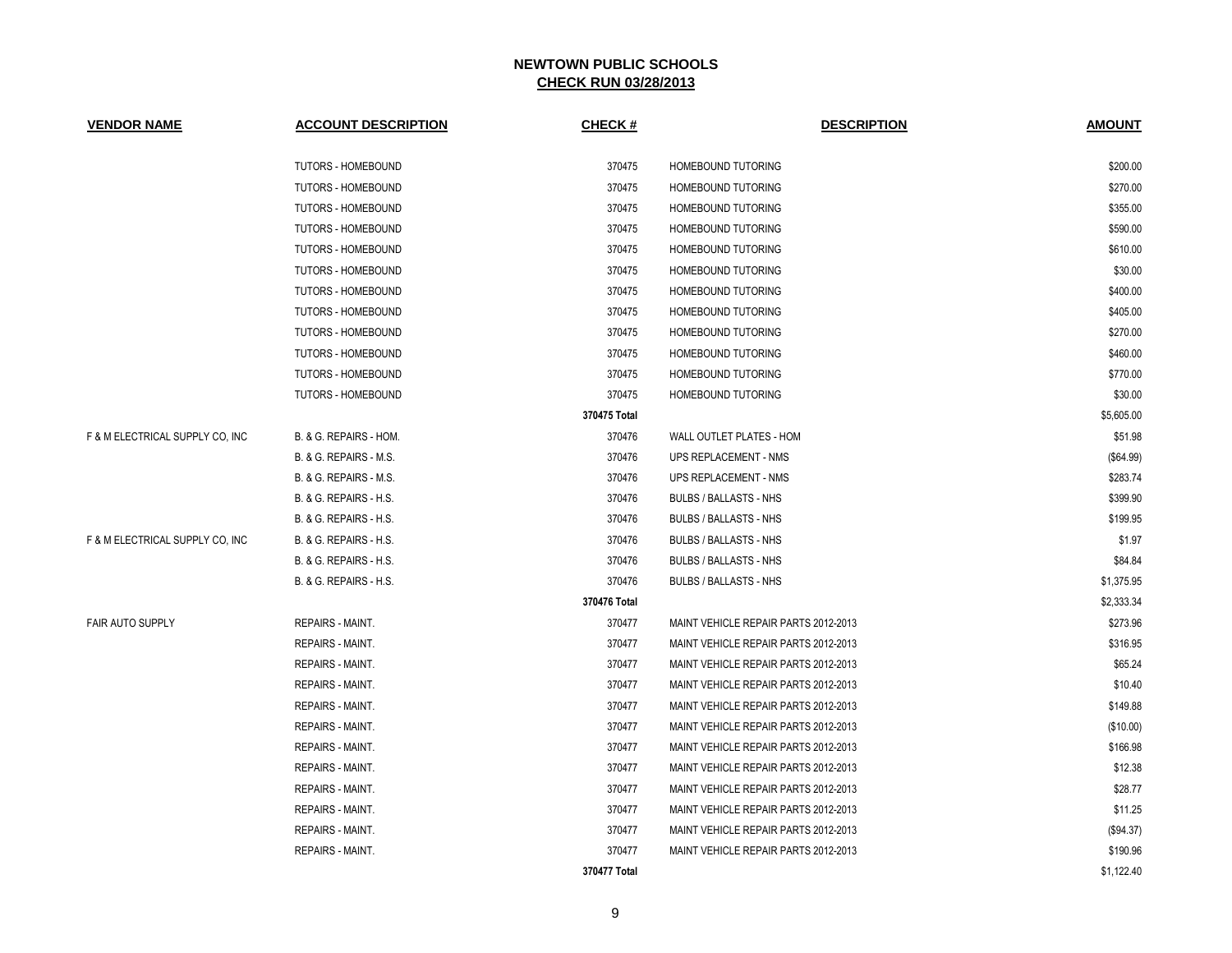| <b>VENDOR NAME</b>                | <b>ACCOUNT DESCRIPTION</b>        | CHECK #      | <b>DESCRIPTION</b>                                                                     | <b>AMOUNT</b> |
|-----------------------------------|-----------------------------------|--------------|----------------------------------------------------------------------------------------|---------------|
| KRISTINE M. FEDA                  | INSTR. SUPPLIES - CLASSROOM       | 370478       | <b>SCI SUPPLIES</b>                                                                    | \$81.11       |
|                                   |                                   | 370478 Total |                                                                                        | \$81.11       |
| <b>FISHER SCIENTIFIC</b>          | INSTR. SUPPLIES - SCIENCE         | 370479       | S 25278 Copper (11) carbonate                                                          | \$47.60       |
|                                   |                                   | 370479 Total |                                                                                        | \$47.60       |
| FOLLETT EDUCATIONAL SERVICES      | <b>TEXTBOOKS - READING</b>        | 370480       | Non fiction texts - CAPS 2001 Learning about dogs (HC) - Order #140743BA Free shipping | \$479.13      |
|                                   |                                   | 370480 Total |                                                                                        | \$479.13      |
| <b>FOLLETT LIBRARY RESOURCES</b>  | SUPPLIES - LIBRARY                | 370481       | Fiction/Non fiction books.                                                             | \$2,260.39    |
|                                   | SUPPLIES - LIBRARY                | 370481       | A/V titles.                                                                            | \$59.90       |
|                                   | SUPPLIES - LIBRARY                | 370481       | E books/ digital.                                                                      | \$936.37      |
|                                   | SUPPLIES - LIBRARY                | 370481       | A/V titles.                                                                            | \$13.27       |
|                                   | SUPPLIES - LIBRARY                | 370481       | Library Books, K-4, Quote ID 7294458 attached, No S/H                                  | \$142.92      |
|                                   | SUPPLIES - LIBRARY                | 370481       | 32 Assorted titles --- see attached---ORDER PLACED ON TITLEWAVE--- DO NOT DUPLICATE    | \$313.29      |
|                                   |                                   | 370481 Total |                                                                                        | \$3,726.14    |
| THE FOUNDATION SCHOOL             | TUITION - OUT-OF-DISTRICT         | 370482       | <b>TUITION</b>                                                                         | \$3,978.00    |
|                                   |                                   | 370482 Total |                                                                                        | \$3,978.00    |
| GERONNURSING & RESPITE CARE INC.  | PROF. SERV. - HEALTH ELEM/RIS     | 370483       | <b>STARR SERVICES</b>                                                                  | \$1,902.38    |
|                                   | PROF. SERV. - HEALTH ELEM/RIS     | 370483       | <b>STARR SERVICES</b>                                                                  | \$2,403.01    |
|                                   |                                   | 370483 Total |                                                                                        | \$4,305.39    |
| GLOBAL MECHANICAL LLC             | B. & G. REPAIRS - HOM.            | 370484       | <b>HVAC REPAIRS - HOM</b>                                                              | \$1,732.83    |
|                                   | <b>EMERGENCY REPAIRS - RIS.</b>   | 370484       | PUMP REBULD - RIS                                                                      | \$7,201.70    |
|                                   |                                   | 370484 Total |                                                                                        | \$8,934.53    |
| GOLDIE AND LIBRO MUSIC CENTER LLC | <b>REPAIRS - MUSIC</b>            | 370485       | REPAIRS- BASS CLARINET- TROMBONE- BARITONE-                                            | \$1,200.00    |
|                                   |                                   | 370485 Total |                                                                                        | \$1,200.00    |
| GOVCONNECTION, INC.               | <b>INSTR. SUPPLIES - READING</b>  | 370486       | LASERJET PRO-400 M401N PRINTER                                                         | \$299.00      |
|                                   | <b>INSTR. SUPPLIES - READING</b>  | 370486       | <b>LASER TONER CARTRIDGE</b>                                                           | \$175.00      |
|                                   |                                   | 370486 Total |                                                                                        | \$474.00      |
| <b>GRAINGER</b>                   | <b>B&amp;G SUPPLIES - MAINT.</b>  | 370487       | SAW BLADES, SAFETY RAIL, OUTDOOR CONVEX MIRROR - MAINT SUPPLIES                        | \$253.60      |
|                                   | <b>B&amp;G SUPPLIES - MAINT.</b>  | 370487       | SAW BLADES, SAFETY RAIL, OUTDOOR CONVEX MIRROR - MAINT SUPPLIES                        | \$302.18      |
|                                   | <b>B&amp;G SUPPLIES - MAINT.</b>  | 370487       | SAW BLADES, SAFETY RAIL, OUTDOOR CONVEX MIRROR - MAINT SUPPLIES                        | \$424.55      |
|                                   | B. & G. REPAIRS - H.              | 370487       | <b>HEATING REPAIRS - HAWL</b>                                                          | \$77.26       |
|                                   | <b>B. &amp; G. REPAIRS - H.</b>   | 370487       | <b>HEATING REPAIRS - HAWL</b>                                                          | \$67.83       |
|                                   | <b>B. &amp; G. REPAIRS - H.</b>   | 370487       | <b>HEATING REPAIRS - HAWL</b>                                                          | \$131.58      |
|                                   | <b>B. &amp; G. REPAIRS - S.H.</b> | 370487       | POWER PACK - SANDY HOOK                                                                | \$260.82      |
|                                   |                                   | 370487 Total |                                                                                        | \$1,517.82    |
| <b>KIRSTEN HARDY</b>              | INSTR. SUPPLIES - CLASSROOM       | 370488       | MADELINE ALBRIGHT FUNCTION                                                             | \$250.00      |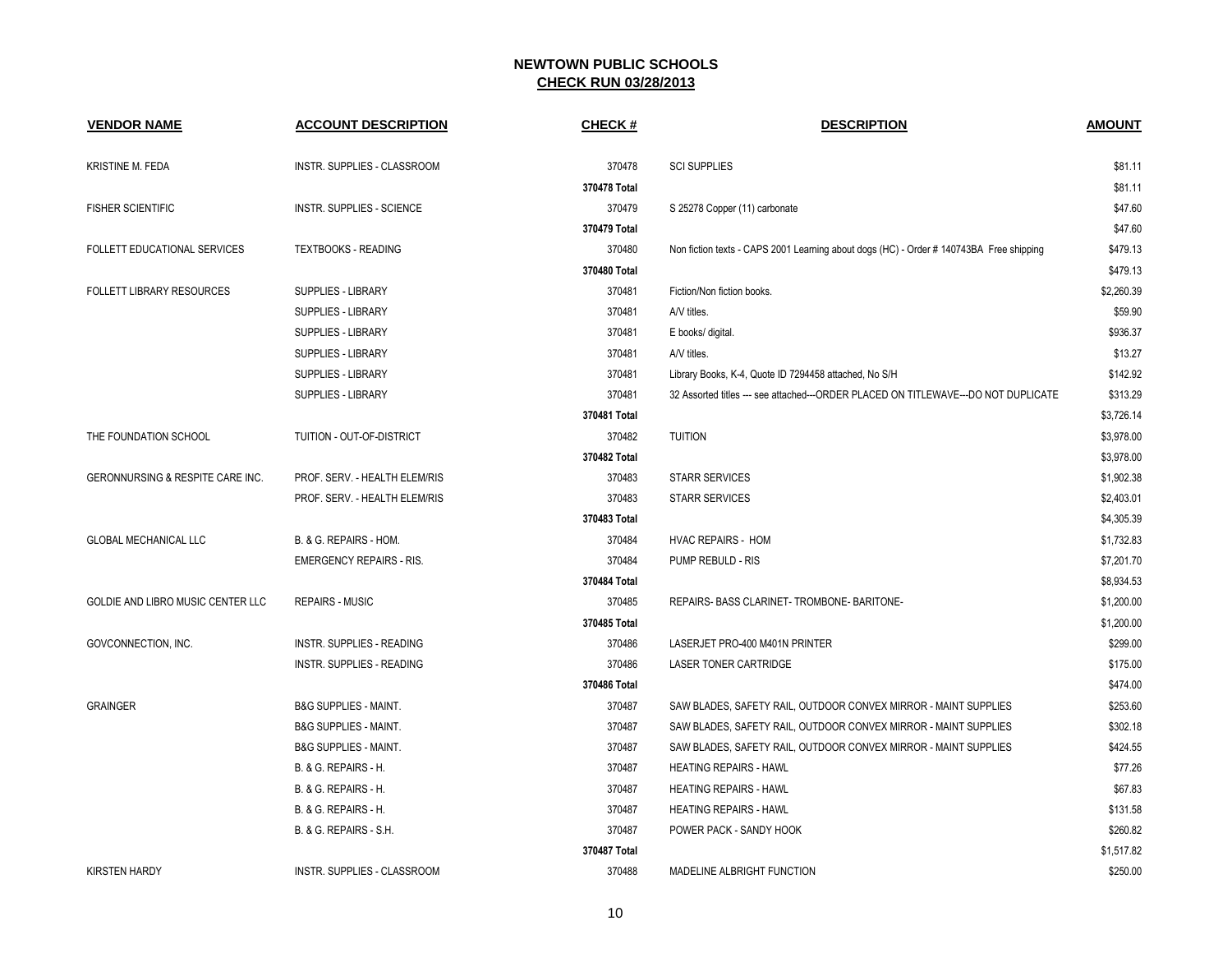| <b>VENDOR NAME</b>                                       | <b>ACCOUNT DESCRIPTION</b>          | <b>CHECK#</b> | <b>DESCRIPTION</b>                                          | <b>AMOUNT</b> |
|----------------------------------------------------------|-------------------------------------|---------------|-------------------------------------------------------------|---------------|
|                                                          |                                     | 370488 Total  |                                                             | \$250.00      |
| HARVARD UNIVERSITY                                       | MEMBERSHIPS - ADMIN.                | 370489        | MEMBSERSHIP RENEWAL                                         | \$225.00      |
|                                                          |                                     | 370489 Total  |                                                             | \$225.00      |
| HAT CITY PAPER & SUPPLY CO.                              | <b>B&amp;G SUPPLIES - CUSTODIAL</b> | 370490        | PAPER PRODUCTS / HAND CLEANER - CUST SUPPLIES               | \$8,929.60    |
|                                                          | <b>B&amp;G SUPPLIES - CUSTODIAL</b> | 370490        | PAPER PRODUCTS / HAND CLEANER - CUST SUPPLIES               | \$717.12      |
|                                                          |                                     | 370490 Total  |                                                             | \$9,646.72    |
| <b>JENNIFER HAYDUCKY</b>                                 | STAFF TRAIN. - SCIENCE              | 370491        | WHAT WORKS SCI COME ALIVE CONF                              | \$219.00      |
|                                                          | STAFF TRAIN. - SCIENCE              | 370491        | <b>TRAVEL CONF</b>                                          | \$38.56       |
|                                                          |                                     | 370491 Total  |                                                             | \$257.56      |
| <b>HESS CORPORATION</b>                                  | PROPANE & NATURAL GAS - RIS.        | 370492        | GAS 507117/576413                                           | \$9,312.65    |
|                                                          | PROPANE & NATURAL GAS - M.S.        | 370492        | GAS 507117/576411                                           | \$233.23      |
|                                                          |                                     | 370492 Total  |                                                             | \$9,545.88    |
| HUSSEY SEATING COMPANY                                   | B. & G. REPAIRS - RIS.              | 370493        | <b>GYM EQUIPMENT REPAIR - RIS</b>                           | \$1,700.00    |
|                                                          | B. & G. REPAIRS - H.S.              | 370493        | <b>GYM EQUIPMENT REPAIR - NHS</b>                           | \$3,120.00    |
|                                                          |                                     | 370493 Total  |                                                             | \$4,820.00    |
| INSTITUTE FOR EDUCATIONAL DEVELOPMEN STAFF TRAIN. - MATH |                                     | 370494        | Registrations \$219 each, being divided between 2 accounts) | \$690.00      |
|                                                          | STAFF TRAIN. - CLASSROOM            | 370494        | This line for charging purposes only.                       | \$624.00      |
|                                                          |                                     | 370494 Total  |                                                             | \$1,314.00    |
| RACHEL KALISH                                            | PROF. SERV. - SP/HEAR.              | 370495        | STARR SPEECH SERVICES                                       | \$840.00      |
|                                                          |                                     | 370495 Total  |                                                             | \$840.00      |
| KAMCO SUPPLY CORP OF NEW ENGLAND                         | <b>B&amp;G CONTRACTED SERV.</b>     | 370496        | GYM DOOR REPAIR - NHS                                       | \$587.00      |
|                                                          | <b>B&amp;G CONTRACTED SERV.</b>     | 370496        | GYM DOOR REPAIR - NHS                                       | \$96.59       |
|                                                          |                                     | 370496 Total  |                                                             | \$683.59      |
| THE KENNEDY CENTER, INC.                                 | PROF. SERV. - TRANSITIONAL          | 370497        | <b>TRANS SERVICES</b>                                       | \$5,500.00    |
|                                                          |                                     | 370497 Total  |                                                             | \$5,500.00    |
| <b>RANDI KIELY</b>                                       | STAFF TRAVEL - CLASSROOM            | 370498        | TRAVEL JR ACHIEVEMENT                                       | \$27.35       |
|                                                          |                                     | 370498 Total  |                                                             | \$27.35       |
| KINSLEY POWER SYSTEMS                                    | <b>EQUIP RENTAL - B&amp;G</b>       | 370499        | EMERGENCY GENERATOR RENTAL - HOM                            | \$1,722.50    |
|                                                          | <b>EQUIP RENTAL - B&amp;G</b>       | 370499        | GENERATOR RENTAL (DEC 2012) - HOM                           | \$2,632.50    |
|                                                          |                                     | 370499 Total  |                                                             | \$4,355.00    |
| THOMAS M. KUROSKI                                        | INSTR. SUPPLIES - SCIENCE           | 370500        | <b>SCI SUPPLIES BONE MARROW</b>                             | \$20.92       |
|                                                          |                                     | 370500 Total  |                                                             | \$20.92       |
| LEGO EDUCATION NORTH AMERICA                             | INSTR. SUPPLIES - COMPUTER ED.      | 370501        | Classroom supplies - see attached                           | \$313.29      |
|                                                          | INSTR. SUPPLIES - COMPUTER ED.      | 370501        | Shipping                                                    | \$21.93       |
|                                                          | INSTR. SUPPLIES - COMPUTER ED.      | 370501        | Classroom supplies - see attached                           | \$29.98       |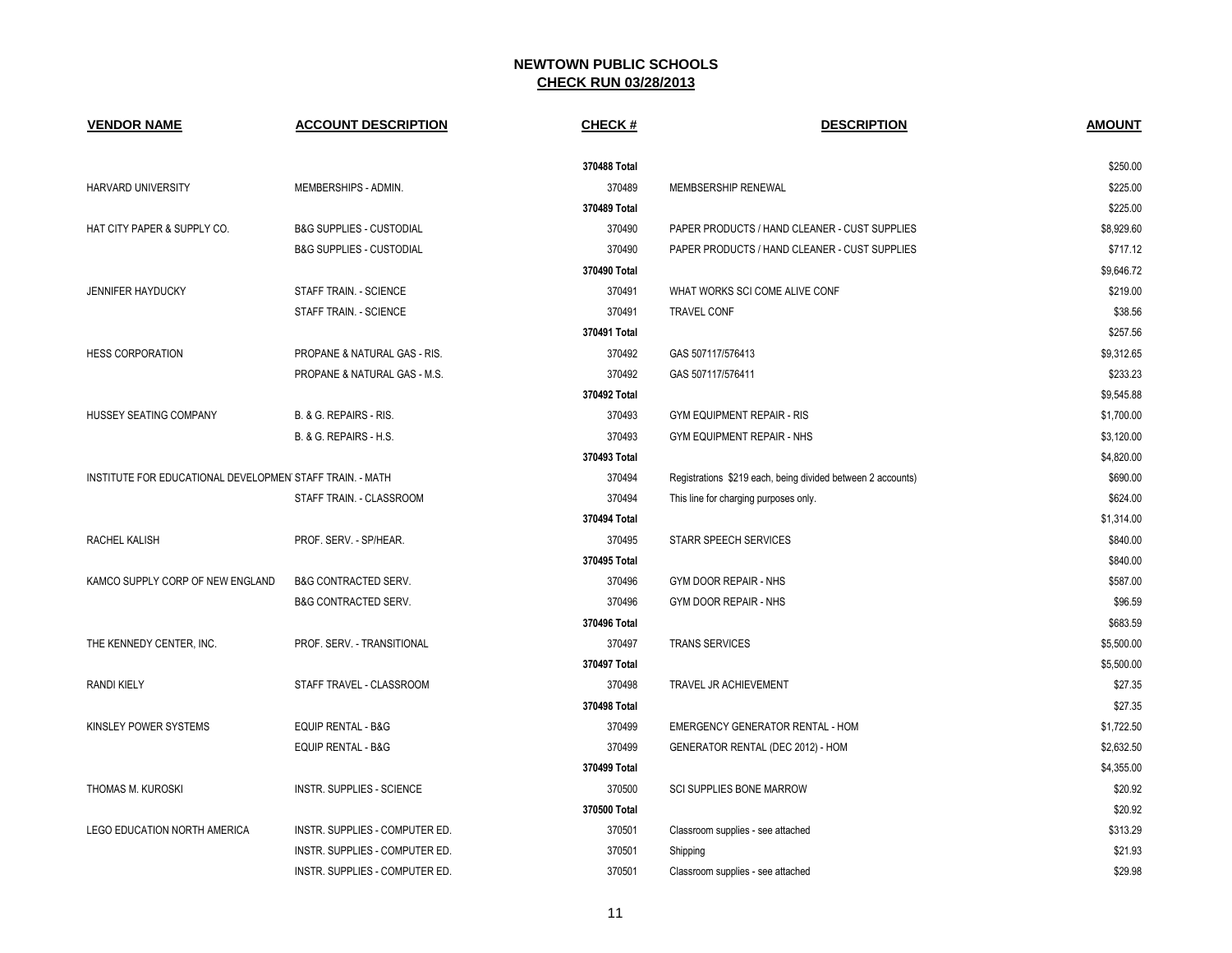| <b>VENDOR NAME</b>              | <b>ACCOUNT DESCRIPTION</b>          | <b>CHECK#</b> | <b>DESCRIPTION</b>                                       | <b>AMOUNT</b> |
|---------------------------------|-------------------------------------|---------------|----------------------------------------------------------|---------------|
|                                 | INSTR. SUPPLIES - COMPUTER ED.      | 370501        | Shipping                                                 | \$2.10        |
|                                 |                                     | 370501 Total  |                                                          | \$367.30      |
| LINDQUIST SECURITY TECHNOLOGIES | <b>B. &amp; G. REPAIRS - S.H.</b>   | 370502        | DOOR CLOSURE REPAIR - CHALK HILL                         | \$95.00       |
|                                 | <b>B. &amp; G. REPAIRS - H.S.</b>   | 370502        | FRONT ENTRANCE DOOR REPAIR - NHS                         | \$1,045.00    |
|                                 |                                     | 370502 Total  |                                                          | \$1,140.00    |
| LINGUI SYSTEMS INC.             | INSTR. SUPPLIES - SP/HEAR.          | 370503        | EARLY FUNC COMM PROFILE ITEM 4230                        | \$69.95       |
|                                 | INSTR. SUPPLIES - SP/HEAR.          | 370503        | PROFILE FORMS ITEMS 4231                                 | \$32.95       |
|                                 | INSTR. SUPPLIES - SP/HEAR.          | 370503        | TEST ITEM 4040                                           | \$69.95       |
|                                 | INSTR. SUPPLIES - SP/HEAR.          | 370503        | FORMS ITEM 4041                                          | \$32.95       |
|                                 | INSTR. SUPPLIES - SP/HEAR.          | 370503        | SOCIAL LANG DEVEL TEST ITEM 4120                         | \$179.95      |
|                                 | INSTR. SUPPLIES - SP/HEAR.          | 370503        | <b>FORMS 4121</b>                                        | \$41.95       |
|                                 |                                     | 370503 Total  |                                                          | \$427.70      |
| LONGSTRETCH WOMEN'S SPORTS      | <b>INSTR. SUPPLIES - SPORTS</b>     | 370504        | MOUTHGUARD-GOALIE PANTS-SCOREBAOOK- SHINGUARDS- SEE CART | \$394.09      |
|                                 |                                     | 370504 Total  |                                                          | \$394.09      |
| <b>M-FATHLETIC</b>              | <b>REPAIRS - SPORTS</b>             | 370505        | TOP PAD FOR 1250HJ PIT ROYAL BLUE 4757TP                 | \$1,750.00    |
|                                 | <b>REPAIRS - SPORTS</b>             | 370505        | <b>SHIPPING</b>                                          | \$125.00      |
|                                 |                                     | 370505 Total  |                                                          | \$1,875.00    |
| <b>MAGNAKLEEN SERVICES LLC</b>  | <b>B&amp;G SUPPLIES - CUSTODIAL</b> | 370506        | MOP / RUG SERVICES - ALL SCHOOLS 2012-2013               | \$18.00       |
|                                 | <b>B&amp;G SUPPLIES - CUSTODIAL</b> | 370506        | MOP / RUG SERVICES - ALL SCHOOLS 2012-2013               | \$127.50      |
|                                 | <b>B&amp;G SUPPLIES - CUSTODIAL</b> | 370506        | MOP / RUG SERVICES - ALL SCHOOLS 2012-2013               | \$74.00       |
|                                 | <b>B&amp;G SUPPLIES - CUSTODIAL</b> | 370506        | MOP / RUG SERVICES - ALL SCHOOLS 2012-2013               | \$166.50      |
|                                 | <b>B&amp;G SUPPLIES - CUSTODIAL</b> | 370506        | MOP / RUG SERVICES - ALL SCHOOLS 2012-2013               | \$48.50       |
|                                 | <b>B&amp;G SUPPLIES - CUSTODIAL</b> | 370506        | MOP / RUG SERVICES - ALL SCHOOLS 2012-2013               | \$19.50       |
|                                 | <b>B&amp;G SUPPLIES - CUSTODIAL</b> | 370506        | MOP / RUG SERVICES - ALL SCHOOLS 2012-2013               | \$18.00       |
|                                 | <b>B&amp;G SUPPLIES - CUSTODIAL</b> | 370506        | MOP / RUG SERVICES - ALL SCHOOLS 2012-2013               | \$74.00       |
| <b>MAGNAKLEEN SERVICES LLC</b>  | <b>B&amp;G SUPPLIES - CUSTODIAL</b> | 370506        | MOP / RUG SERVICES - ALL SCHOOLS 2012-2013               | \$166.50      |
|                                 | <b>B&amp;G SUPPLIES - CUSTODIAL</b> | 370506        | MOP / RUG SERVICES - ALL SCHOOLS 2012-2013               | \$48.50       |
|                                 | <b>B&amp;G SUPPLIES - CUSTODIAL</b> | 370506        | MOP / RUG SERVICES - ALL SCHOOLS 2012-2013               | \$19.50       |
|                                 | <b>B&amp;G SUPPLIES - CUSTODIAL</b> | 370506        | MOP / RUG SERVICES - ALL SCHOOLS 2012-2013               | \$18.00       |
|                                 | <b>B&amp;G SUPPLIES - CUSTODIAL</b> | 370506        | MOP / RUG SERVICES - ALL SCHOOLS 2012-2013               | \$18.00       |
|                                 | <b>B&amp;G SUPPLIES - CUSTODIAL</b> | 370506        | MOP / RUG SERVICES - ALL SCHOOLS 2012-2013               | \$127.50      |
|                                 | <b>B&amp;G SUPPLIES - CUSTODIAL</b> | 370506        | MOP / RUG SERVICES - ALL SCHOOLS 2012-2013               | \$175.00      |
|                                 | <b>B&amp;G SUPPLIES - CUSTODIAL</b> | 370506        | MOP / RUG SERVICES - ALL SCHOOLS 2012-2013               | \$106.20      |
|                                 | <b>B&amp;G SUPPLIES - CUSTODIAL</b> | 370506        | MOP / RUG SERVICES - ALL SCHOOLS 2012-2013               | \$33.80       |
|                                 | <b>B&amp;G SUPPLIES - CUSTODIAL</b> | 370506        | MOP / RUG SERVICES - ALL SCHOOLS 2012-2013               | \$45.45       |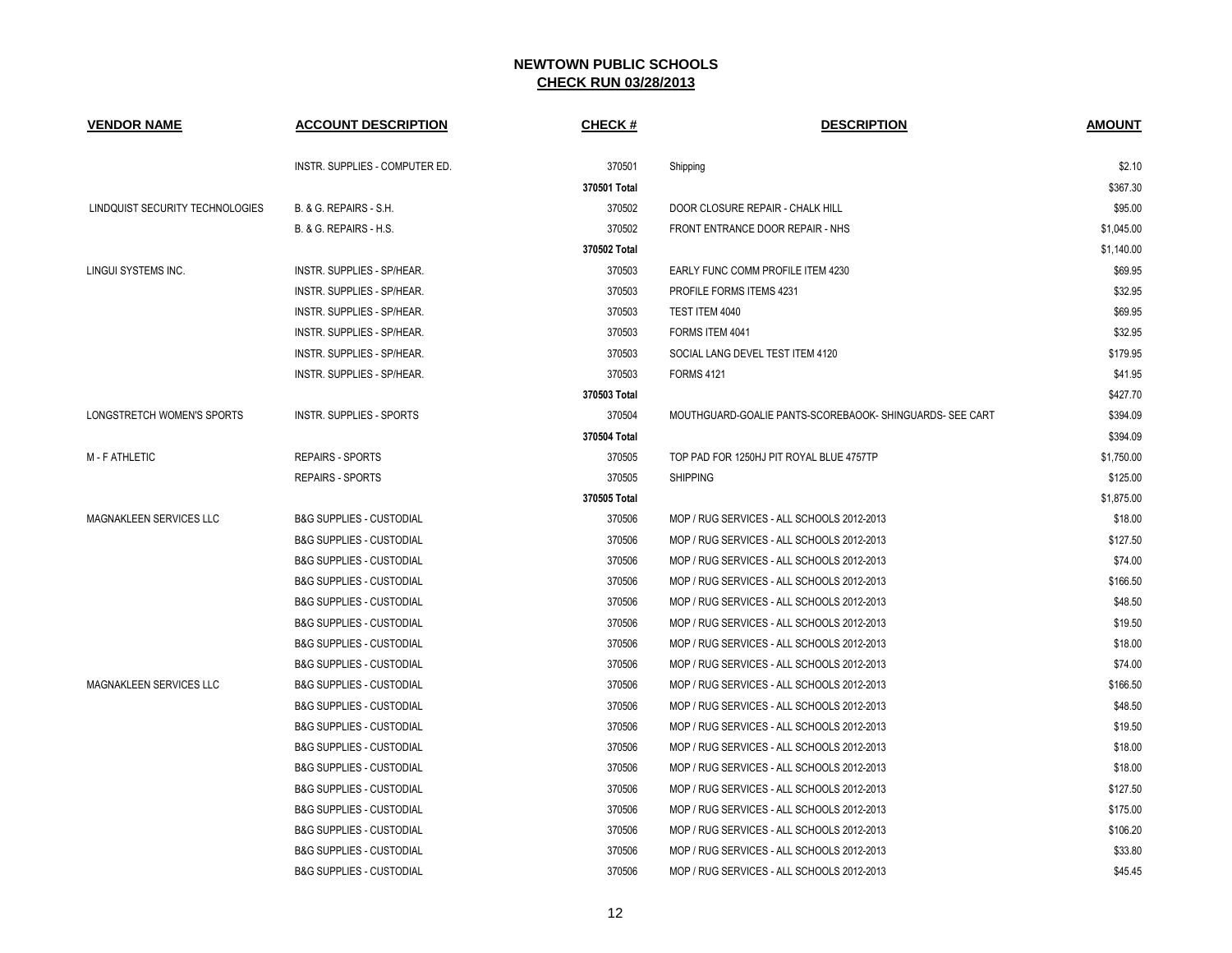| <b>VENDOR NAME</b>                                          | <b>ACCOUNT DESCRIPTION</b>            | <b>CHECK#</b> | <b>DESCRIPTION</b>                                           | <b>AMOUNT</b> |
|-------------------------------------------------------------|---------------------------------------|---------------|--------------------------------------------------------------|---------------|
|                                                             | <b>B&amp;G SUPPLIES - CUSTODIAL</b>   | 370506        | MOP / RUG SERVICES - ALL SCHOOLS 2012-2013                   | \$60.65       |
|                                                             | <b>B&amp;G SUPPLIES - CUSTODIAL</b>   | 370506        | MOP / RUG SERVICES - ALL SCHOOLS 2012-2013                   | \$21.50       |
|                                                             | <b>B&amp;G SUPPLIES - CUSTODIAL</b>   | 370506        | MOP / RUG SERVICES - ALL SCHOOLS 2012-2013                   | \$30.65       |
|                                                             | <b>B&amp;G SUPPLIES - CUSTODIAL</b>   | 370506        | MOP / RUG SERVICES - ALL SCHOOLS 2012-2013                   | \$28.25       |
|                                                             | <b>B&amp;G SUPPLIES - CUSTODIAL</b>   | 370506        | MOP / RUG SERVICES - ALL SCHOOLS 2012-2013                   | \$45.45       |
|                                                             | <b>B&amp;G SUPPLIES - CUSTODIAL</b>   | 370506        | MOP / RUG SERVICES - ALL SCHOOLS 2012-2013                   | \$60.65       |
|                                                             | <b>B&amp;G SUPPLIES - CUSTODIAL</b>   | 370506        | MOP / RUG SERVICES - ALL SCHOOLS 2012-2013                   | \$21.50       |
|                                                             | <b>B&amp;G SUPPLIES - CUSTODIAL</b>   | 370506        | MOP / RUG SERVICES - ALL SCHOOLS 2012-2013                   | \$30.65       |
|                                                             | <b>B&amp;G SUPPLIES - CUSTODIAL</b>   | 370506        | MOP / RUG SERVICES - ALL SCHOOLS 2012-2013                   | \$28.25       |
|                                                             | <b>B&amp;G SUPPLIES - CUSTODIAL</b>   | 370506        | MOP / RUG SERVICES - ALL SCHOOLS 2012-2013                   | \$106.20      |
|                                                             | <b>B&amp;G SUPPLIES - CUSTODIAL</b>   | 370506        | MOP / RUG SERVICES - ALL SCHOOLS 2012-2013                   | \$33.80       |
|                                                             |                                       | 370506 Total  |                                                              | \$1,772.00    |
| MANKA CONSTRUCTION & REMOLDING LLC EMERGENCY REPAIRS - H.S. |                                       | 370507        | LABOR TO COMPLETE CARPENTRY WORK ORDERS - NHS                | \$919.00      |
|                                                             |                                       | 370507 Total  |                                                              | \$919.00      |
| THE MARKERBOARD PEOPLE                                      | INSTR. SUPPLIES - CLASSROOM           | 370508        | Case of 360 PURPLE Student Dry Eras                          | \$360.00      |
|                                                             | INSTR. SUPPLIES - CLASSROOM           | 370508        | Shipping and Handling charges                                | \$36.00       |
|                                                             |                                       | 370508 Total  |                                                              | \$396.00      |
| W.B. MASON., INC                                            | <b>EQUIPMENT - DISTRICT FURNITURE</b> | 370509        | <b>STORAGE CABINET</b>                                       | \$3,773.00    |
|                                                             | OFF. SUPPLIES - BUS. SERV.            | 370509        | <b>SUPPLIES 2012/13</b>                                      | \$83.51       |
|                                                             | OFF. SUPPLIES - BUS. SERV.            | 370509        | <b>SUPPLIES 2012/13</b>                                      | (\$18.00)     |
|                                                             | OFF. SUPPLIES - BUS. SERV.            | 370509        | SUPPLIES 2012/13                                             | \$214.57      |
|                                                             | OFF. SUPPLIES - BUS. SERV.            | 370509        | SUPPLIES 2012/13                                             | \$3,100.00    |
|                                                             | OFF. SUPPLIES - BUS. SERV.            | 370509        | SUPPLIES 2012/13                                             | (\$3,100.00)  |
|                                                             | OFF. SUPPLIES - BUS. SERV.            | 370509        | SUPPLIES 2012/13                                             | \$7.32        |
|                                                             | OFF. SUPPLIES - BUS. SERV.            | 370509        | SUPPLIES 2012/13                                             | \$251.73      |
|                                                             | OFF. SUPPLIES - BUS. SERV.            | 370509        | SUPPLIES 2012/13                                             | (\$18.00)     |
|                                                             | OFF. SUPPLIES - BUS. SERV.            | 370509        | SUPPLIES 2012/13                                             | (\$16.98)     |
|                                                             | OFF. SUPPLIES - BUS. SERV.            | 370509        | <b>SUPPLIES 2012/13</b>                                      | (\$11.39)     |
|                                                             | OFF. SUPPLIES - INFO. TECH.           | 370509        | Water for Technology - changed from Crystal Rock to WB Mason | (\$12.00)     |
|                                                             | OFF. SUPPLIES - INFO. TECH.           | 370509        | Water for Technology - changed from Crystal Rock to WB Mason | \$19.98       |
|                                                             | INSTR. SUPPLIES - SP. ED. PREK-8      | 370509        | <b>CARTRIDGES HEWCB336D</b>                                  | \$431.97      |
|                                                             | INSTR. SUPPLIES - SP. ED. PREK-8      | 370509        | <b>CARTRIDGES HEWCE285D</b>                                  | \$123.99      |
|                                                             | INSTR. SUPPLIES - CLASSROOM           | 370509        | white copy paper, WBM21200SB, 8.5 x 11, No S/H               | \$954.80      |
|                                                             | <b>INSTR. SUPPLIES - GUIDANCE</b>     | 370509        | See attached. NO SHIPPING.                                   | \$141.96      |
| W.B. MASON., INC                                            | <b>B&amp;G SUPPLIES - ADMIN.</b>      | 370509        | OFFICE SUPPLIES - MAINT DEPT.                                | \$74.01       |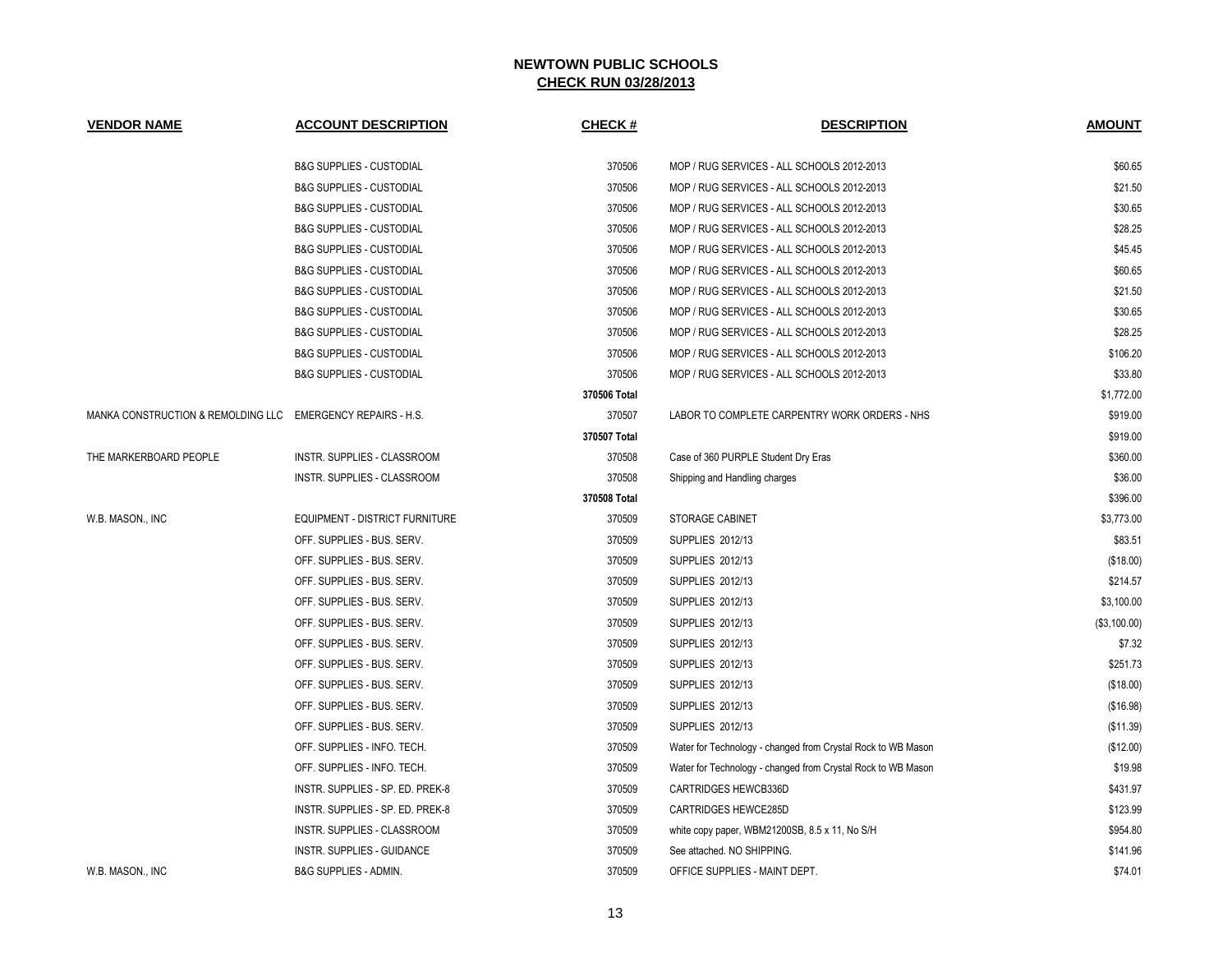| <b>VENDOR NAME</b>        | <b>ACCOUNT DESCRIPTION</b>          | <b>CHECK#</b> | <b>DESCRIPTION</b>                                                                            | <b>AMOUNT</b> |
|---------------------------|-------------------------------------|---------------|-----------------------------------------------------------------------------------------------|---------------|
|                           | OFF. SUPPLIES - ADMIN.              | 370509        | Toner for L190 Fax, Item Canon 3500                                                           | \$89.99       |
|                           | OFF. SUPPLIES - ADMIN.              | 370509        | Faxphone I190, Cannon CMN 6356B002. Priced per Rob Manowitz, Free Shipping                    | \$283.58      |
|                           | INSTR. SUPPLIES - CLASSROOM         | 370509        | White copy pper per CREC bid Item. Free shipping                                              | \$954.80      |
|                           | INSTR. SUPPLIES - CLASSROOM         | 370509        | Classroom supplies: easel pads, packing tape, desk calendar, color library labels-SEE ATTACHE | \$253.80      |
|                           | OFF. SUPPLIES - PUPIL SERV.         | 370509        | STAPLES PAPER PRO AC11962                                                                     | \$5.99        |
|                           | INSTR. SUPPLIES - SP. ED. PREK-8    | 370509        | CARTRDIGES 78A HEWCE278A                                                                      | \$159.98      |
|                           |                                     | 370509 Total  |                                                                                               | \$7,748.61    |
| <b>TIM MCGUIRE</b>        | INSTR. SUPPLIES - COMPUTER ED.      | 370511        | STORAGE BAGS                                                                                  | \$55.60       |
|                           |                                     | 370511 Total  |                                                                                               | \$55.60       |
| <b>METRO SWIM SHOP</b>    | INSTR. SUPPLIES - SPORTS            | 370512        | CAPS LATEX SWIM CAPS                                                                          | \$208.00      |
|                           | INSTR. SUPPLIES - SPORTS            | 370512        | <b>RUSH CHARGE</b>                                                                            | \$35.00       |
|                           | INSTR. SUPPLIES - SPORTS            | 370512        | <b>SHIPPING</b>                                                                               | \$30.00       |
|                           |                                     | 370512 Total  |                                                                                               | \$273.00      |
| <b>JENNIFER MEYERS</b>    | INSTR. SUPPLIES - CLASSROOM         | 370513        | INSTRUCTIONAL SUPPLIES                                                                        | \$30.00       |
|                           |                                     | 370513 Total  |                                                                                               | \$30.00       |
| E. A. MORSE & CO. INC.    | REPAIRS - CUSTODIAL                 | 370514        | <b>CUSTODIAL MACHINE REPAIR PARTS</b>                                                         | \$103.32      |
|                           | REPAIRS - CUSTODIAL                 | 370514        | <b>CUSTODIAL MACHINE REPAIR PARTS</b>                                                         | \$259.96      |
|                           | <b>B&amp;G SUPPLIES - CUSTODIAL</b> | 370514        | GREEN SOL / NABC CLEANER - CUST SUPPLIES                                                      | \$4,166.80    |
|                           | <b>B&amp;G SUPPLIES - CUSTODIAL</b> | 370514        | GREEN SOL / NABC CLEANER - CUST SUPPLIES                                                      | \$344.04      |
|                           |                                     | 370514 Total  |                                                                                               | \$4,874.12    |
| MUSIC & ARTS CENTER, INC. | <b>INSTR. SUPPLIES - MUSIC</b>      | 370515        | For Orchestra supplies throughout the school year, Mr. Hedin                                  | \$49.39       |
|                           |                                     | 370515 Total  |                                                                                               | \$49.39       |
| NAGEL ELECTRIC LLC        | B. & G. REPAIRS - M.S.              | 370516        | PIPE / WIRE CONDUIT THROUGH C WING - NMS                                                      | \$440.00      |
|                           |                                     | 370516 Total  |                                                                                               | \$440.00      |
| <b>NASCO</b>              | INSTR. SUPPLIES - CLASSROOM         | 370517        | Table stand/light pkg SB26461M                                                                | \$99.88       |
|                           | <b>INSTR. SUPPLIES - ART</b>        | 370517        | Misc. Art Supplies, Pre-K through 4th, No S/HFree Shipping Code #9800473, see attached orde   | \$288.76      |
|                           | <b>INSTR. SUPPLIES - ART</b>        | 370517        | Misc. Art Supplies, Pre-K through 4th, No S/HFree Shipping Code #9800473, see attached orde   | \$86.52       |
|                           |                                     | 370517 Total  |                                                                                               | \$475.16      |
| <b>NCS PEARSON INC.</b>   | <b>INSTR. SUPPLIES - GIFTED</b>     | 370518        | SCORING OLSAT PACKAGE B                                                                       | \$1,992.00    |
|                           | <b>INSTR. SUPPLIES - GIFTED</b>     | 370518        | MASTER LIST OF TEST RESULTS                                                                   | \$365.20      |
|                           | <b>INSTR. SUPPLIES - GIFTED</b>     | 370518        | <b>RECORD LABLELS</b>                                                                         | \$398.40      |
|                           | <b>INSTR. SUPPLIES - GIFTED</b>     | 370518        | <b>SHIPPING</b>                                                                               | \$234.22      |
|                           |                                     | 370518 Total  |                                                                                               | \$2,989.82    |
| NEW ENGLAND SPORTSWEAR    | INSTR. SUPPLIES - SPORTS            | 370519        | PRINTED SHIRTS SANDY HOOK WITH LETT                                                           | \$150.00      |
|                           | <b>INSTR. SUPPLIES - SPORTS</b>     | 370519        | <b>COACHES SHIRTS</b>                                                                         | \$390.00      |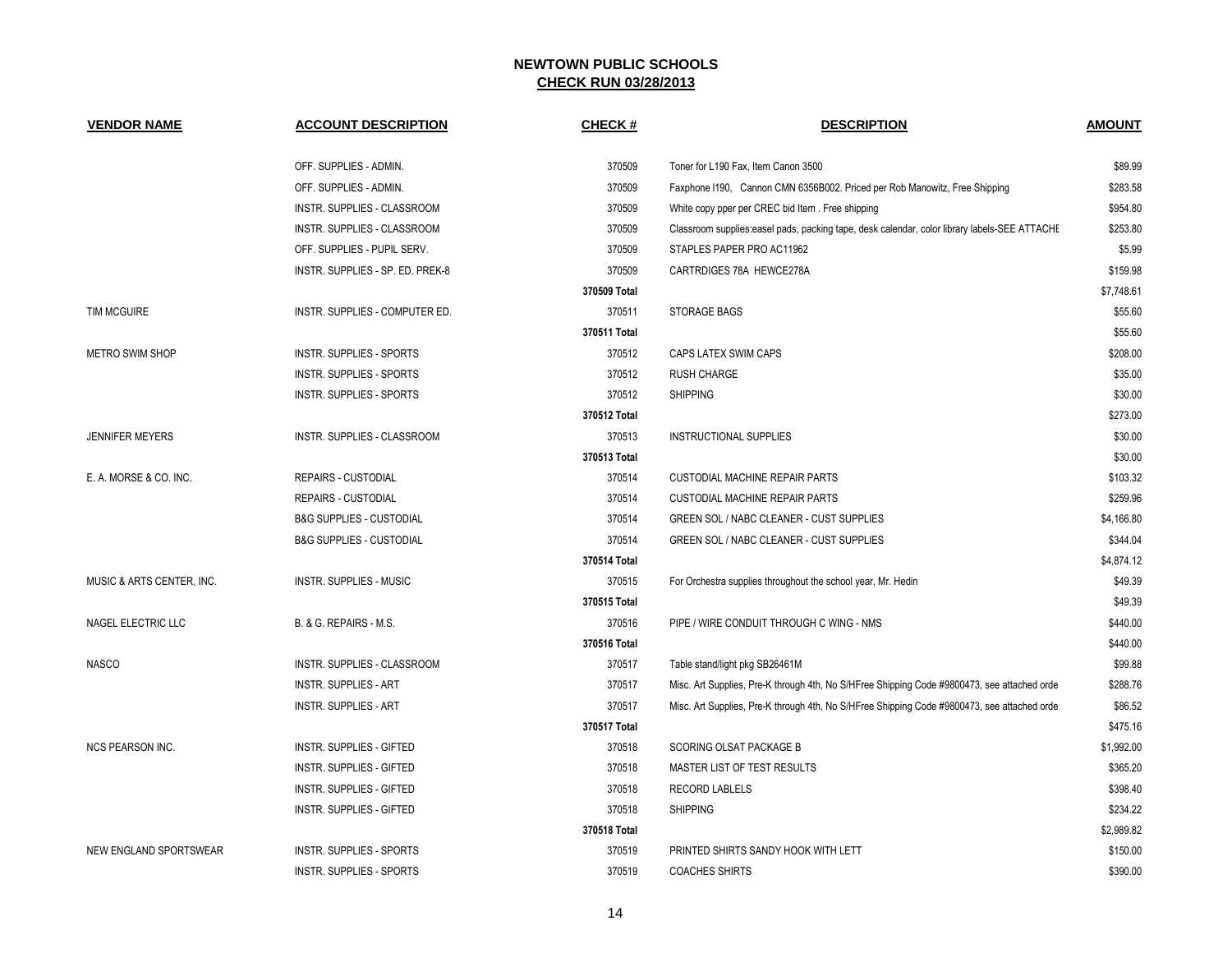| <b>VENDOR NAME</b>         | <b>ACCOUNT DESCRIPTION</b>          | CHECK #      | <b>DESCRIPTION</b>                                                     | <b>AMOUNT</b> |
|----------------------------|-------------------------------------|--------------|------------------------------------------------------------------------|---------------|
|                            |                                     | 370519 Total |                                                                        | \$540.00      |
| NEWTOWN CULINARY           | INSTR. SUPPLIES - CLASSROOM         | 370520       | EVALUATOR TEACHER GROWTH COMMITTEE MEETING                             | \$487.50      |
|                            | CONTRACTED SERV. - GUIDANCE         | 370520       | Eight lunches for representatives from UCONN - March 7, 2013           | \$80.00       |
|                            |                                     | 370520 Total |                                                                        | \$567.50      |
| NEWTOWN FLORIST OF CT, LLC | CONTRACTED SERV. - B.O.E.           | 370521       | DISH GARDEN & WIRE SERV                                                | \$85.00       |
|                            | CONTRACTED SERV. - ADMIN.           | 370521       | Flowers for Chinese guests Free shipping                               | \$120.00      |
|                            |                                     | 370521 Total |                                                                        | \$205.00      |
| NEWTOWN HARDWARE           | <b>B&amp;G SUPPLIES - MAINT.</b>    | 370522       | MAINT. SUPPLIES 2012-2013                                              | \$18.87       |
|                            | <b>B&amp;G SUPPLIES - MAINT.</b>    | 370522       | MAINT. SUPPLIES 2012-2013                                              | \$28.78       |
|                            | <b>B&amp;G SUPPLIES - MAINT.</b>    | 370522       | MAINT. SUPPLIES 2012-2013                                              | \$22.92       |
|                            | <b>B&amp;G SUPPLIES - MAINT.</b>    | 370522       | MAINT. SUPPLIES 2012-2013                                              | \$81.37       |
|                            | <b>B&amp;G SUPPLIES - MAINT.</b>    | 370522       | MAINT. SUPPLIES 2012-2013                                              | \$5.02        |
|                            | B&G SUPPLIES - MAINT.               | 370522       | <b>MAINT. SUPPLIES 2012-2013</b>                                       | \$8.09        |
|                            | <b>B&amp;G SUPPLIES - MAINT.</b>    | 370522       | MAINT. SUPPLIES 2012-2013                                              | \$17.86       |
|                            | <b>B&amp;G SUPPLIES - MAINT.</b>    | 370522       | MAINT. SUPPLIES 2012-2013                                              | \$34.62       |
|                            | <b>B&amp;G SUPPLIES - MAINT.</b>    | 370522       | MAINT. SUPPLIES 2012-2013                                              | \$18.68       |
|                            | <b>B&amp;G SUPPLIES - MAINT.</b>    | 370522       | MAINT. SUPPLIES 2012-2013                                              | \$14.14       |
| NEWTOWN HARDWARE           | <b>B&amp;G SUPPLIES - MAINT.</b>    | 370522       | MAINT. SUPPLIES 2012-2013                                              | \$64.32       |
|                            | <b>B&amp;G SUPPLIES - MAINT.</b>    | 370522       | MAINT. SUPPLIES 2012-2013                                              | \$28.74       |
|                            |                                     | 370522 Total |                                                                        | \$343.41      |
| TOWN OF NEWTOWN            | EMPL. CONTRIB. DUE MEDICAL RESERVE  | 370523       | JAN - MAR EMPLOYEE RETIREE/COBRA PAYMENTS                              | \$41,415.34   |
|                            | EMPLOYEE CONTRIB DUE DENTAL RESERVE | 370523       | JAN - MAR EMPLOYEE RETIREE/COBRA PAYMENTS                              | \$29,136.42   |
|                            | OTHER OFFSETS DUE DENTAL RESERVE    | 370523       | JAN - MAR EMPLOYEE RETIREE/COBRA PAYMENTS                              | \$7,228.92    |
|                            |                                     | 370523 Total |                                                                        | \$77,780.68   |
|                            | EMPL. CONTRIB. DUE MEDICAL RESERVE  | 370524       | JAN - MAR EMPLOYEE RETIREE/MED INS                                     | \$441,238.06  |
|                            | OTHER OFFSETS DUE MEDICAL RESERVE   | 370524       | JAN - MAR EMPLOYEE RETIREE/MED INS                                     | \$90,399.33   |
|                            |                                     | 370524 Total |                                                                        | \$531,637.39  |
| <b>BONNIE NEZVESKY</b>     | MEMBERSHIPS - ELEM.                 | 370525       | RN LICENSE RENEWAL                                                     | \$100.00      |
|                            |                                     | 370525 Total |                                                                        | \$100.00      |
| ROBERT J. NOLTE            | MEMBERSHIPS - MUSIC                 | 370526       | <b>MEMBERSHIP</b>                                                      | \$117.00      |
|                            |                                     | 370526 Total |                                                                        | \$117.00      |
| ON-SITE SHREDDING          | CONTRACTED SERV. - BUS. SERV.       | 370527       | SHREDDING SERVICES AT CENTAL OFFICELOCATION - 2 CONTAINERSWITH MONTHLY | \$35.00       |
|                            |                                     | 370527 Total |                                                                        | \$35.00       |
| OTIS ELEVATOR COMPANY      | B&G CONTRACTED SERV.                | 370528       | ELEVATOR SERVICE CONTRACT - HAWL / RIS (2012-2013)                     | \$252.80      |
|                            |                                     | 370528 Total |                                                                        | \$252.80      |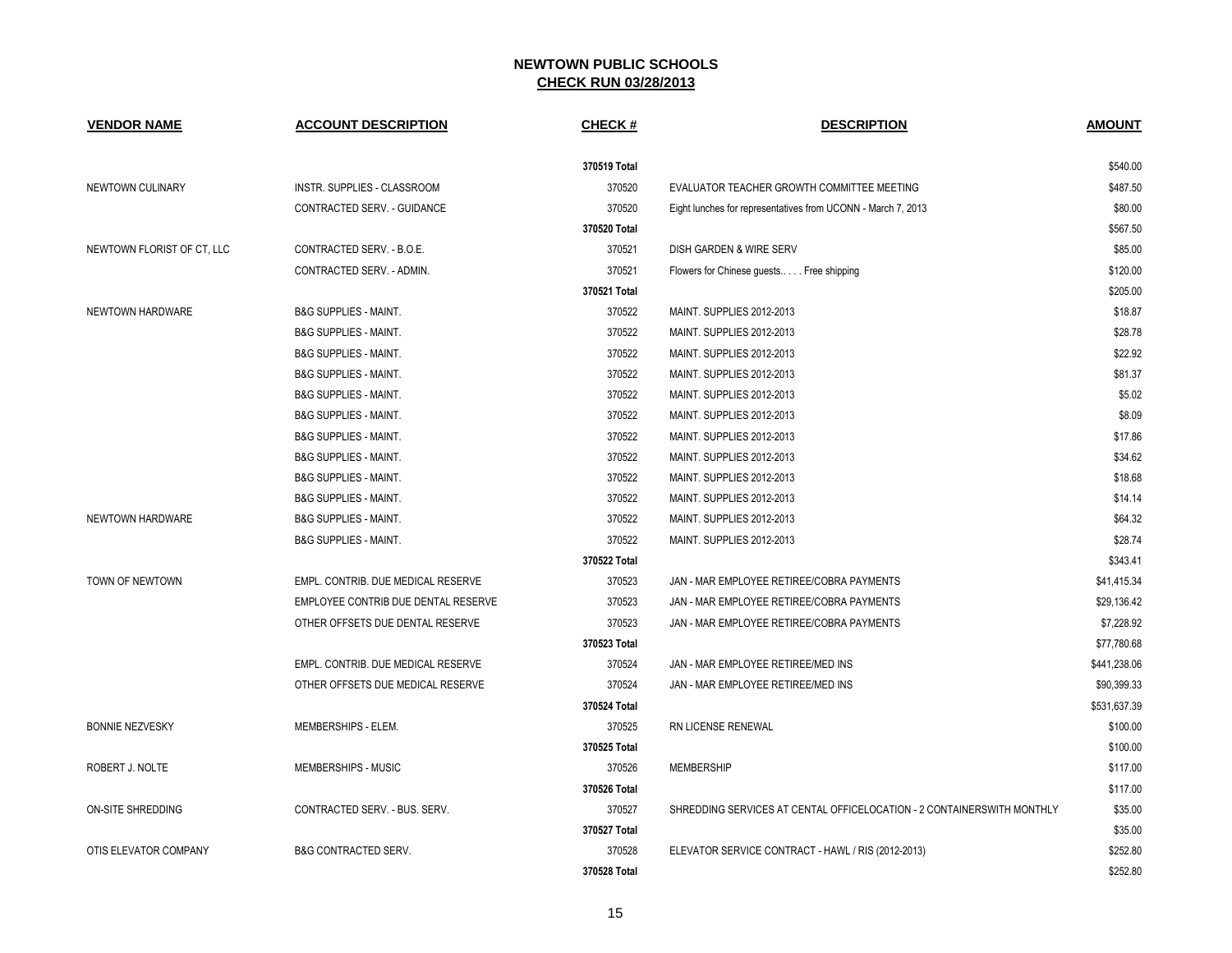| <b>VENDOR NAME</b>              | <b>ACCOUNT DESCRIPTION</b>      | CHECK #      | <b>DESCRIPTION</b>                                                                 | <b>AMOUNT</b> |
|---------------------------------|---------------------------------|--------------|------------------------------------------------------------------------------------|---------------|
| <b>PANINOS</b>                  | CONTRACTED SERV. - ADMIN.       | 370529       | Meals for Chinese guests                                                           | \$170.00      |
|                                 |                                 | 370529 Total |                                                                                    | \$170.00      |
| T.R. PAUL INC.                  | PENSION PLAN                    | 370530       | PENSION PLAN MARCH 2013                                                            | \$900.00      |
|                                 |                                 | 370530 Total |                                                                                    | \$900.00      |
| J.W. PEPPER & SON INC.          | <b>INSTR. SUPPLIES - MUSIC</b>  | 370531       | Who killed Cock Robin?arr.Betty Bertaux Item #1614528                              | \$87.75       |
|                                 | INSTR. SUPPLIES - MUSIC         | 370531       | Quien Es Ese Pajarito?arr.Ruth E. Dwyer Intem 3701212                              | \$76.50       |
|                                 | INSTR. SUPPLIES - MUSIC         | 370531       | MaBella Bimba arr. Donald Moore Item #3127487                                      | \$101.25      |
|                                 | <b>INSTR. SUPPLIES - MUSIC</b>  | 370531       | I AM SHIPPING TO BOSTON E-PRINT                                                    | \$55.00       |
|                                 |                                 | 370531 Total |                                                                                    | \$320.50      |
| PETTY CASH                      | OFF. SUPPLIES - PUPIL SERV.     | 370532       | PETTY CASH                                                                         | \$122.24      |
|                                 |                                 | 370532 Total |                                                                                    | \$122.24      |
|                                 | INSTR. SUPPLIES - SP. ED. H.S.  | 370533       | PETTY CASH                                                                         | \$285.95      |
|                                 |                                 | 370533 Total |                                                                                    | \$285.95      |
| PG MUSIC INC.                   | INSTR. SUPPLIES - MUSIC         | 370534       | Band-in-a-box 2012.5 for MAC. Everything PAK Upgrade from 2010 or earlier.         | \$179.00      |
|                                 | INSTR. SUPPLIES - MUSIC         | 370534       | shipping                                                                           | \$15.00       |
|                                 |                                 | 370534 Total |                                                                                    | \$194.00      |
| YANN PONCIN MD                  | TUITION - OUT-OF-DISTRICT       | 370535       | <b>PSY EVAL</b>                                                                    | \$1,700.00    |
|                                 |                                 | 370535 Total |                                                                                    | \$1,700.00    |
| POSTMASTER - NEWTOWN            | POSTAGE - GUIDANCE              | 370536       | Rolls of Forever Samps                                                             | \$920.00      |
|                                 | POSTAGE - GUIDANCE              | 370536       | Sheets of one dollar stamps                                                        | \$1,000.00    |
|                                 | POSTAGE - GUIDANCE              | 370536       | Sheets of ten-cent stamps                                                          | \$100.00      |
|                                 | POSTAGE - GUIDANCE              | 370536       | Rolls of .32 cent postcard stampsPLEASE NOTE: SEND CHECK TO NMS. I WILL PICK UP. T | \$320.00      |
|                                 |                                 | 370536 Total |                                                                                    | \$2,340.00    |
| <b>QUALITY IMPROVEMENTS LLC</b> | <b>EMERGENCY REPAIRS - M.G.</b> | 370537       | ROOF LEAK REPAIRS - MG                                                             | \$3,275.00    |
|                                 | <b>EMERGENCY REPAIRS - HOM.</b> | 370537       | ROOF LEAK REPAIRS - HOM                                                            | \$1,000.40    |
|                                 | <b>EMERGENCY REPAIRS - H.S.</b> | 370537       | ROOF LEAK REPAIRS - NHS                                                            | \$1,280.00    |
|                                 |                                 | 370537 Total |                                                                                    | \$5,555.40    |
| QUILL CORPORATION               | OFF. SUPPLIES - ADMIN.          | 370538       | <b>Purell Instant Hand Sanitizer</b>                                               | \$52.40       |
|                                 | OFF. SUPPLIES - ADMIN.          | 370538       | Disinfecting wipes                                                                 | \$28.32       |
|                                 | OFF. SUPPLIES - ADMIN.          | 370538       | Allsafe SMC Traffic Cones                                                          | \$215.82      |
|                                 | OFF. SUPPLIES - ADMIN.          | 370538       | HP 15X (C7115X) Black toner                                                        | \$234.33      |
|                                 | OFF. SUPPLIES - ADMIN.          | 370538       | Double sided arrow sign                                                            | \$189.74      |
|                                 | OFF. SUPPLIES - ADMIN.          | 370538       | Door stops                                                                         | \$8.97        |
|                                 | <b>INSTR. SUPPLIES - MATH</b>   | 370538       | Aery Plastic insertable tab dividers                                               | \$49.68       |
|                                 | INSTR. SUPPLIES - MATH          | 370538       | 2 inch view binders                                                                | \$91.92       |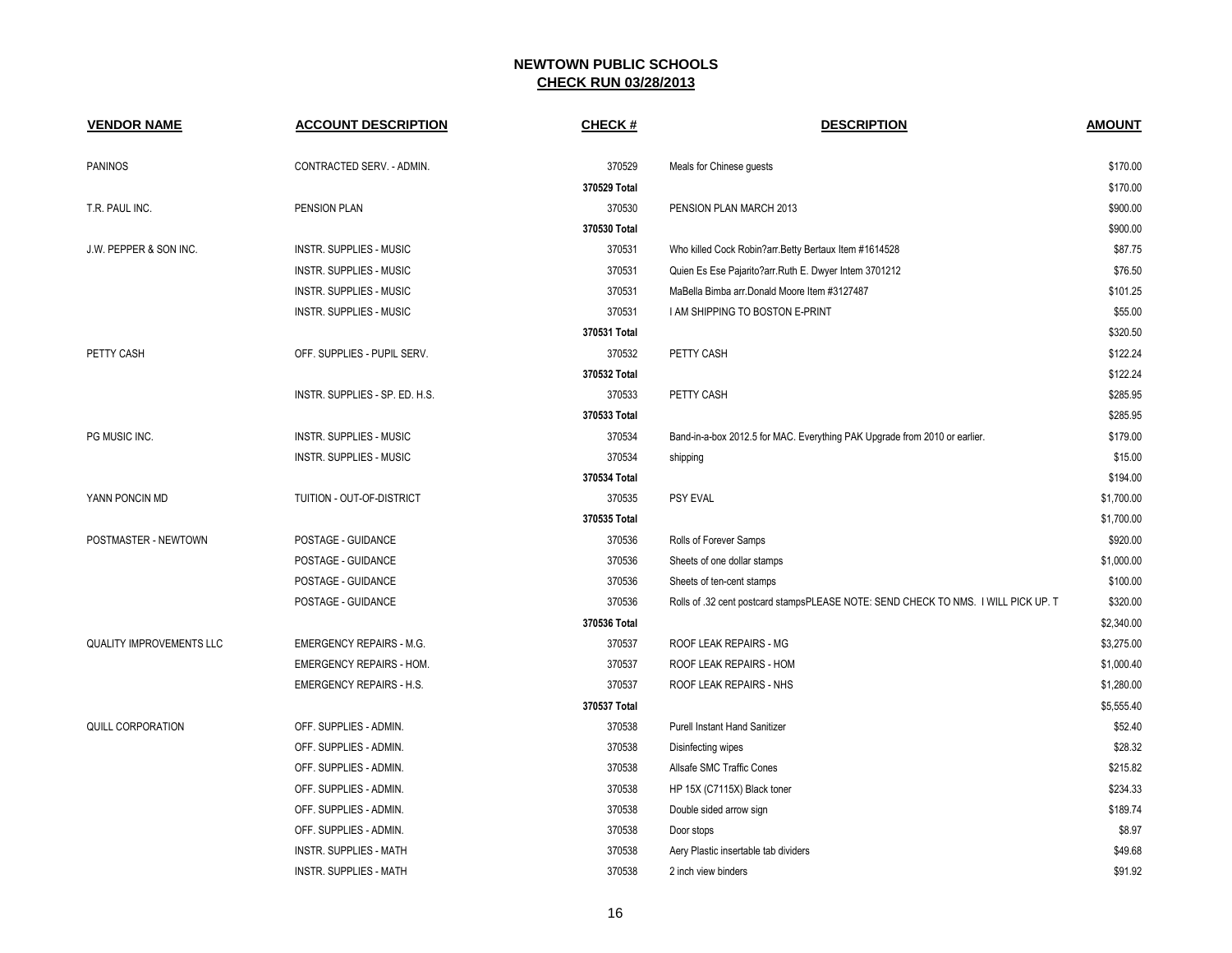| <b>VENDOR NAME</b>              | <b>ACCOUNT DESCRIPTION</b>        | <b>CHECK#</b> | <b>DESCRIPTION</b>                                                                          | <b>AMOUNT</b> |
|---------------------------------|-----------------------------------|---------------|---------------------------------------------------------------------------------------------|---------------|
|                                 | INSTR. SUPPLIES - CLASSROOM       | 370538        | Ticonderoga #2 pre-sharpened pencils                                                        | \$7.15        |
|                                 |                                   | 370538 Total  |                                                                                             | \$878.33      |
| <b>AMY REPAY</b>                | INSTR. SUPPLIES - SOC. STUDIES    | 370539        | <b>DVD'S BULLY</b>                                                                          | \$20.20       |
|                                 |                                   | 370539 Total  |                                                                                             | \$20.20       |
| RHODE ISLAND ASSOCIATION OF     | CONTRACTED SERV. - GUIDANCE       | 369953        | Spring, 2013 Counselor Tour . No shipping. PLEASE SEND CHECK TO ME TO INCLUDE WITH          | (\$300.00)    |
|                                 |                                   | 369953 Total  |                                                                                             | (\$300.00)    |
| RICCIO LANDSCAPING LLC          | B&G CONTRACTED SERV.              | 370540        | TREE WORK - MG                                                                              | \$600.00      |
|                                 |                                   | 370540 Total  |                                                                                             | \$600.00      |
| <b>RING'S END</b>               | B. & G. REPAIRS - H.S.            | 370541        | LECTURE HALL / GYM DOOR REPAIR PARTS - NHS                                                  | \$63.75       |
|                                 | <b>B. &amp; G. REPAIRS - H.S.</b> | 370541        | LECTURE HALL / GYM DOOR REPAIR PARTS - NHS                                                  | \$47.76       |
|                                 | B. & G. REPAIRS - H.S.            | 370541        | LECTURE HALL / GYM DOOR REPAIR PARTS - NHS                                                  | \$21.08       |
|                                 |                                   | 370541 Total  |                                                                                             | \$132.59      |
| DR. JANET ROBINSON              | OFF./MEETING SUPPLIES - B.O.E.    | 370542        | DINNER FOR MENTAL HEALTH MEETING                                                            | \$107.33      |
|                                 |                                   | 370542 Total  |                                                                                             | \$107.33      |
| ROURKE EDUCATIONAL MEDIA        | <b>SUPPLIES - LIBRARY</b>         | 370543        | Rourke Publishing, Library Books, K-4, please see attached quote, NO S/H                    | \$1,385.23    |
|                                 |                                   | 370543 Total  |                                                                                             | \$1,385.23    |
| <b>SCHOOL SPECIALTY</b>         | INSTR. SUPPLIES - CLASSROOM       | 370544        | Game Table Tennis Instant Table Tennis 30 - 009109                                          | \$41.68       |
|                                 | INSTR. SUPPLIES - CLASSROOM       | 370544        | Bag Deluxe Equipment -01429594                                                              | \$63.44       |
|                                 | INSTR. SUPPLIES - CLASSROOM       | 370544        | Mesh storage Bags set of 6 - 401046 Free shipping                                           | \$14.31       |
|                                 |                                   | 370544 Total  |                                                                                             | \$119.43      |
| SHI INTERNATIONAL CORP.         | INSTR. SUPPLIES - COMPUTER ED.    | 370545        | Adobe InDesign CS6-(v.8) License - 1 user EDU-CLP level 3 (100000+) - Win, Mac-200 points - | \$99.00       |
|                                 |                                   | 370545 Total  |                                                                                             | \$99.00       |
| <b>SILVER MILL TOURS</b>        | STUDENT TRAVEL - CLASSROOM        | 370546        | CONVERSATION ON RACE TRIP                                                                   | \$2,124.00    |
|                                 |                                   | 370546 Total  |                                                                                             | \$2,124.00    |
| <b>ANTHONY SORTINO</b>          | INSTR. SUPPLIES - CLASSROOM       | 370547        | BEST BUY STEREO SYSTEM GYM                                                                  | \$119.99      |
|                                 |                                   | 370547 Total  |                                                                                             | \$119.99      |
| SOUTHBURY PRINTING CENTRE, INC  | PRINTING - ADMIN.                 | 370548        | Shipping charge                                                                             | \$5.88        |
|                                 | OFF. SUPPLIES - ADMIN.            | 370548        | Name and desk plates per attached quote, E8728                                              | \$65.70       |
|                                 |                                   | 370548 Total  |                                                                                             | \$71.58       |
| SPC SCHOOL PUBLICATIONS COMPANY | PRINTING - ENGLISH                | 370549        | HAWKEYE VOLUME XVIII                                                                        | \$1,275.00    |
|                                 |                                   | 370549 Total  |                                                                                             | \$1,275.00    |
| STADIUM SYSTEM, INC.            | REPAIRS - SPORTS                  | 370550        | REPAIR LACROSSE                                                                             | \$345.70      |
|                                 | REPAIRS - SPORTS                  | 370550        | REPAIRS BASEBALL JERSEYS                                                                    | \$558.00      |
|                                 | <b>REPAIRS - SPORTS</b>           | 370550        | REPAIRS BOYS LACROSSE JERSEYS                                                               | \$331.80      |
|                                 |                                   | 370550 Total  |                                                                                             | \$1,235.50    |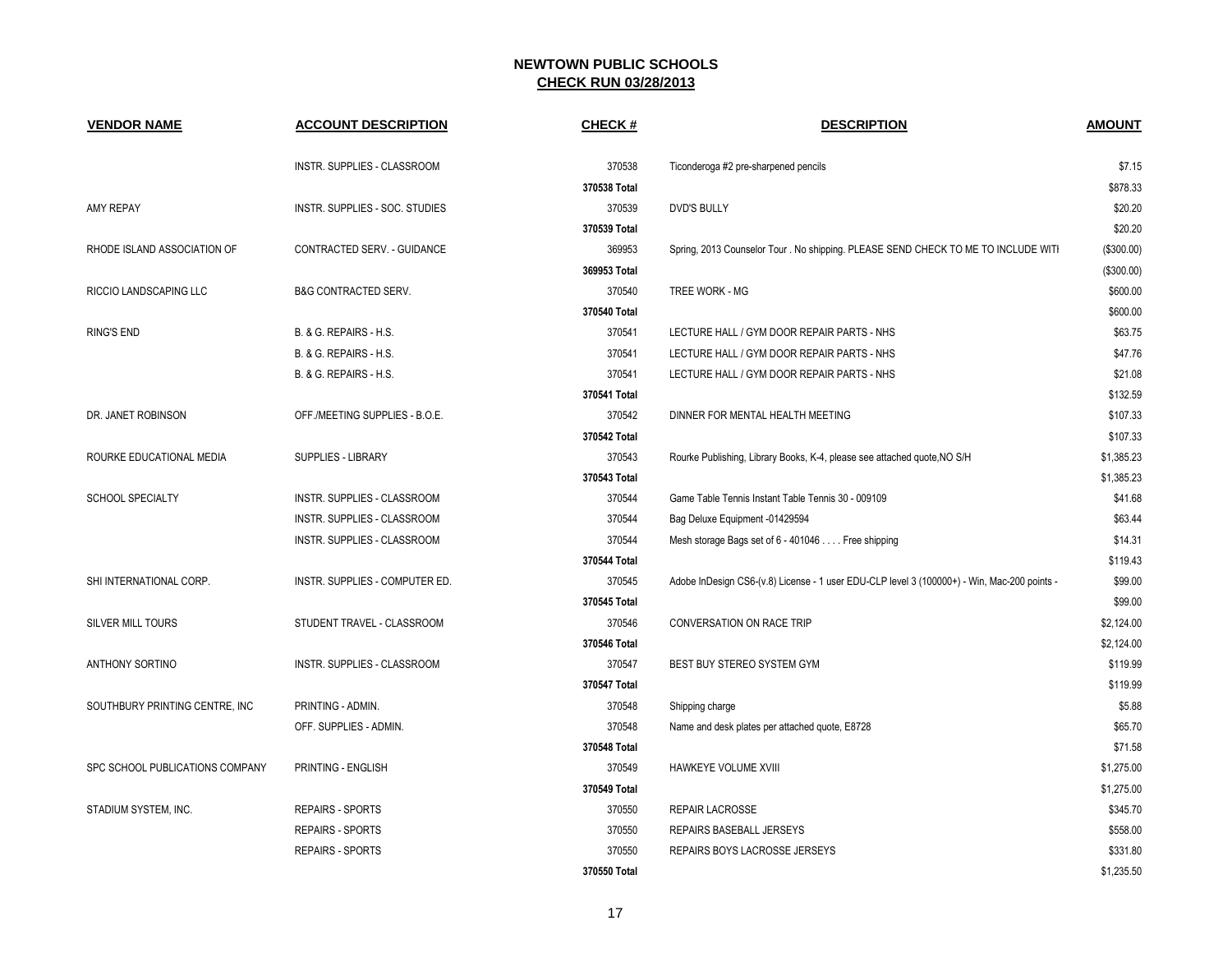| <b>VENDOR NAME</b>               | <b>ACCOUNT DESCRIPTION</b>      | <b>CHECK#</b> | <b>DESCRIPTION</b>                                                     | <b>AMOUNT</b> |
|----------------------------------|---------------------------------|---------------|------------------------------------------------------------------------|---------------|
| STENHOUSE PUBLISHERS             | OFF. SUPPLIES - ADMIN.          | 370551        | Mentor Texts # ND-0433                                                 | \$48.00       |
|                                  | OFF. SUPPLIES - ADMIN.          | 370551        | Nonfiction Mentor Texts # ND0496 Free shipping - PROMO Code ND         | \$48.00       |
|                                  |                                 | 370551 Total  |                                                                        | \$96.00       |
| SUBURBAN STATIONERS INC.         | INSTR. SUPPLIES - BUSINESS ED   | 370552        | CARTRIDGE TR- COLR- ELI-75248                                          | \$55.17       |
|                                  | INSTR. SUPPLIES - BUSINESS ED   | 370552        | <b>BLACK INK CARTRIDGE- ELI-75304</b>                                  | \$47.37       |
|                                  | INSTR. SUPPLIES - BUSINESS ED   | 370552        | COLORED HANGING FOLDERS- SPR SP5215AST                                 | \$78.54       |
|                                  | INSTR. SUPPLIES - BUSINESS ED   | 370552        | MEDIUM BINDER CLIPS- BSN65362                                          | \$3.39        |
|                                  | INSTR. SUPPLIES - BUSINESS ED   | 370552        | BIC RETRACTABLE BLUE- BICSCSM11BE                                      | \$30.76       |
|                                  | INSTR. SUPPLIES - BUSINESS ED   | 370552        | SWINLINE STANDARD STAPLES- SWI35450                                    | \$16.74       |
|                                  |                                 | 370552 Total  |                                                                        | \$231.97      |
| <b>TEACHER'S DISCOVERY</b>       | INSTR. SUPPLIES - WORLD LANG.   | 370553        | <b>SPANISH PENS</b>                                                    | \$39.60       |
|                                  | INSTR. SUPPLIES - WORLD LANG.   | 370553        | <b>FRIENSHIP BRACELETS</b>                                             | \$36.00       |
|                                  | INSTR. SUPPLIES - WORLD LANG.   | 370553        | <b>SPANISH DECALS</b>                                                  | \$10.95       |
|                                  | INSTR. SUPPLIES - WORLD LANG.   | 370553        | <b>BUTTON COLLECTION</b>                                               | \$90.95       |
|                                  | INSTR. SUPPLIES - WORLD LANG.   | 370553        | <b>AZTEC TATTOOS</b>                                                   | \$39.75       |
|                                  | INSTR. SUPPLIES - WORLD LANG.   | 370553        | <b>SPANISH ERASERS</b>                                                 | \$47.80       |
|                                  | INSTR. SUPPLIES - WORLD LANG.   | 370553        | SPANISH SUPERHEROES                                                    | \$26.00       |
|                                  | INSTR. SUPPLIES - WORLD LANG.   | 370553        | <b>LIGAS LOCAS</b>                                                     | \$32.95       |
|                                  | INSTR. SUPPLIES - WORLD LANG.   | 370553        | <b>SHIPPING</b>                                                        | \$38.88       |
|                                  |                                 | 370553 Total  |                                                                        | \$362.88      |
| <b>TEAM EXPRESS</b>              | INSTR. SUPPLIES - SPORTS        | 370554        | Item BUCKBBXP, Bucket of 30 BBXP Balls                                 | \$105.99      |
|                                  | INSTR. SUPPLIES - SPORTS        | 370554        | Item DBUCKET with balls baseballs Free Shipping per code 494036C       | \$110.99      |
|                                  |                                 | 370554 Total  |                                                                        | \$216.98      |
| MICHELLE TENENBAUM               | <b>INSTR. SUPPLIES - MUSIC</b>  | 370555        | <b>MUSIC SUPPLIES</b>                                                  | \$133.86      |
|                                  | MEMBERSHIPS - MUSIC             | 370555        | <b>MEMBERSHIP</b>                                                      | \$117.00      |
|                                  |                                 | 370555 Total  |                                                                        | \$250.86      |
| <b>TESTA REFRIDGERATION, LLC</b> | REPAIRS - CAFETERIA             | 370556        | <b>REPAIR CONDENSER FAN MOTOR</b>                                      | \$385.00      |
|                                  |                                 | 370556 Total  |                                                                        | \$385.00      |
| THYSSENKRUPP ELEVATOR CO.        | <b>B&amp;G CONTRACTED SERV.</b> | 370557        | ELEVATOR MAINTENANCE AGREEMENT - 2012-2013 - HIGH SCHOOL ELEVATORS (3) | \$2,317.50    |
|                                  | <b>B&amp;G CONTRACTED SERV.</b> | 370557        | ELEVATOR MAINTENANCE AGREEMENT - 2012-2013 - HIGH SCHOOL ELEVATORS (3) | \$175.00      |
|                                  |                                 | 370557 Total  |                                                                        | \$2,492.50    |
| <b>TOMARK SPORTS</b>             | INSTR. SUPPLIES - SPORTS        | 370559        | GAME BALLS- PRACTICE BALLS- LIN UP CARDS- BATS- SCOREBOOK - SEE CART   | \$3,801.20    |
|                                  |                                 | 370559 Total  |                                                                        | \$3,801.20    |
| TOM'S SERVICE LLC                | REPAIRS - CAFETERIA             | 370558        | <b>REPAIR SOUTHBEND C-OVEN</b>                                         | \$441.96      |
|                                  | REPAIRS - CAFETERIA             | 370558        | REPAIR BLOGETT C-OVEN                                                  | \$1.049.26    |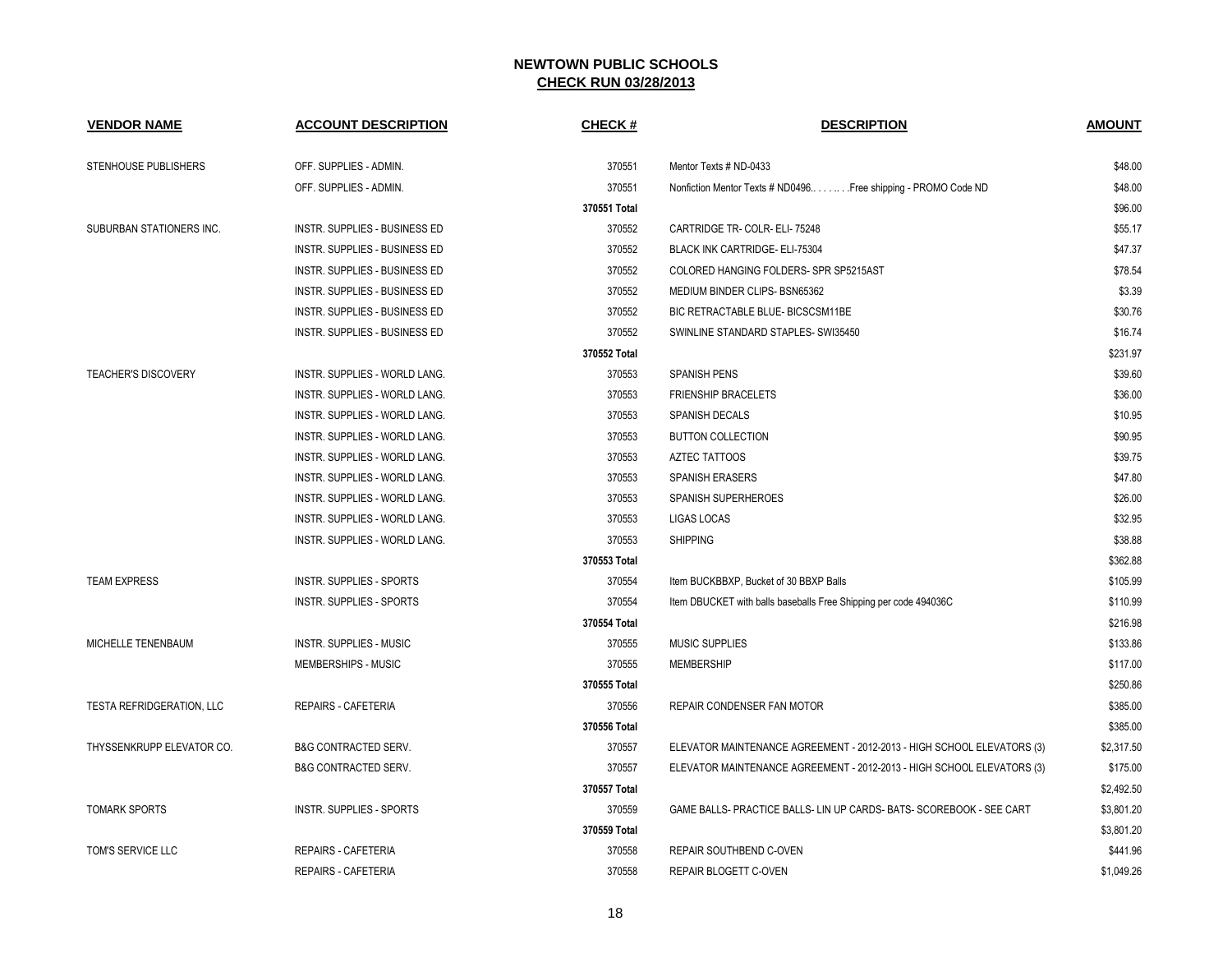| <b>VENDOR NAME</b>                   | <b>ACCOUNT DESCRIPTION</b>       | <b>CHECK#</b> | <b>DESCRIPTION</b>                                                                | <b>AMOUNT</b> |
|--------------------------------------|----------------------------------|---------------|-----------------------------------------------------------------------------------|---------------|
|                                      |                                  | 370558 Total  |                                                                                   | \$1,491.22    |
| <b>TORRCO</b>                        | <b>B&amp;G SUPPLIES - MAINT.</b> | 370560        | PLUMBING REPAIR PARTS (BRADLEY SENSORS, ELBOWS, ADAPTERS)                         | \$57.62       |
|                                      | <b>B&amp;G SUPPLIES - MAINT.</b> | 370560        | PLUMBING REPAIR PARTS (BRADLEY SENSORS, ELBOWS, ADAPTERS)                         | \$5,007.60    |
|                                      | <b>B&amp;G SUPPLIES - MAINT.</b> | 370560        | PLUMBING REPAIR PARTS (BRADLEY SENSORS, ELBOWS, ADAPTERS)                         | \$123.55      |
|                                      | <b>B&amp;G SUPPLIES - MAINT.</b> | 370560        | PLUMBING REPAIR PARTS (BRADLEY SENSORS, ELBOWS, ADAPTERS)                         | \$74.52       |
|                                      | <b>B&amp;G SUPPLIES - MAINT.</b> | 370560        | PLUMBING REPAIR PARTS (BRADLEY SENSORS, ELBOWS, ADAPTERS)                         | \$36.30       |
|                                      |                                  | 370560 Total  |                                                                                   | \$5,299.59    |
| TOWN OF MONROE                       | B. & G. REPAIRS - S.H.           | 370561        | REPAIR SECURITY KEY PADS                                                          | \$145.00      |
|                                      |                                  | 370561 Total  |                                                                                   | \$145.00      |
| <b>TRANE</b>                         | <b>B&amp;G CONTRACTED SERV.</b>  | 370562        | HVAC PREVENTIVE MAINT SVC AGREEMENT - 2012/2013 NHS                               | \$20.631.50   |
|                                      |                                  | 370562 Total  |                                                                                   | \$20,631.50   |
| ANDRES TRUJILLO                      | STAFF TRAVEL - STAFF DEVELOP.    | 370563        | TRAVEL 01/22/13 THRU 03/12/13                                                     | \$88.60       |
|                                      |                                  | 370563 Total  |                                                                                   | \$88.60       |
| UCONN ALUMNI ASSOCIATION             | STAFF TRAIN. - STAFF DEVELOP.    | 370564        | NEAG ALUMNI SOCIETY AWARDS DINNER                                                 | \$1,540.00    |
|                                      |                                  | 370564 Total  |                                                                                   | \$1,540.00    |
| UNITED ART & EDUCATION               | <b>INSTR. SUPPLIES - ART</b>     | 370565        | Classroom supplies - page 1                                                       | \$145.99      |
|                                      | <b>INSTR. SUPPLIES - ART</b>     | 370565        | Classroom supplies Free shipping                                                  | \$54.50       |
|                                      | <b>INSTR. SUPPLIES - ART</b>     | 370565        | Classroom supplies Free shipping                                                  | \$51.85       |
|                                      |                                  | 370565 Total  |                                                                                   | \$252.34      |
| <b>VALLEY TOURS</b>                  | STUDENT TRAVEL - SPORTS          | 370566        | NEWTOWN TO NEW MILFORD                                                            | \$650.00      |
|                                      | STUDENT TRAVEL - SPORTS          | 370566        | NEWTOWN TO WEST HAVEN                                                             | \$650.00      |
|                                      | STUDENT TRAVEL - SPORTS          | 370566        | NEWTOWN TO WEST HARTFORD                                                          | \$650.00      |
|                                      | STUDENT TRAVEL - SPORTS          | 370566        | HOCKEY TEAM TO NORTHFORD CT                                                       | \$650.00      |
|                                      |                                  | 370566 Total  |                                                                                   | \$2,600.00    |
| <b>WELLS FARGO EQUIPMENT FINANCE</b> | <b>EQUIP RENTAL - B&amp;G</b>    | 370567        | LEASE AGREEMENT ON FORK LIFT RENTAL (2012-2013)                                   | \$477.98      |
|                                      | <b>EQUIP RENTAL - B&amp;G</b>    | 370567        | LEASE AGREEMENT ON FORK LIFT RENTAL (2012-2013)                                   | \$477.98      |
|                                      |                                  | 370567 Total  |                                                                                   | \$955.96      |
| WEST MUSIC COMPANY INC.              | INSTR. SUPPLIES - CLASSROOM      | 370568        | Recorder Neck Strap, 451576, Harmony BBARS adjustable soprano recorder neckstraps | \$37.50       |
|                                      | INSTR. SUPPLIES - CLASSROOM      | 370568        | S/H                                                                               | \$7.95        |
|                                      |                                  | 370568 Total  |                                                                                   | \$45.45       |
| WESTERN CT STATE UNIVERSITY          | CONTRACTED SERV. - CLASSROOM     | 370569        | <b>GRADUATION CEREMONY</b>                                                        | \$4,844.00    |
|                                      |                                  | 370569 Total  |                                                                                   | \$4,844.00    |
| WILLCO SALES & SERVICE IN            | <b>EMERGENCY REPAIRS - H.S.</b>  | 370570        | AUTO SHOP DOOR REPAIR - NHS                                                       | \$279.00      |
|                                      |                                  | 370570 Total  |                                                                                   | \$279.00      |
| WIND RIVER ENVIRONMENTAL LLC         | <b>B&amp;G CONTRACTED SERV.</b>  | 370571        | PUMP SEPTIC TANK - NHS                                                            | \$1,150.00    |